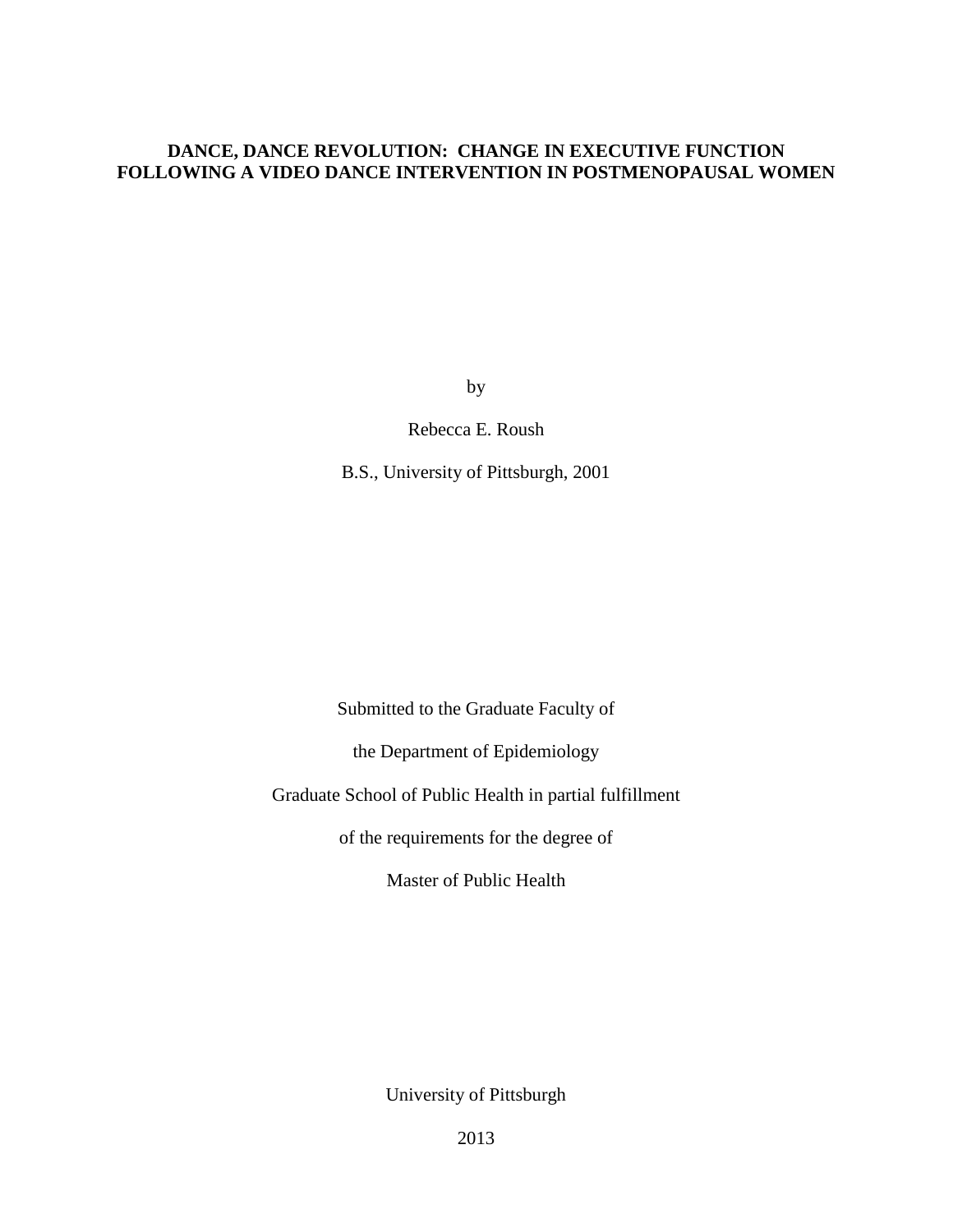## UNIVERSITY OF PITTSBURGH

Graduate School of Public Health

This essay is presented

by

Rebecca E. Roush

December 13, 2013

and approved by

Essay Advisor: Nancy W. Glynn, PhD Research Assistant Professor of Epidemiology Graduate School of Public Health University of Pittsburgh

Essay Reader: Howard J. Aizenstein, MD, PhD Associate Professor of Psychiatry, Bioengineering, And Clinical Translational Science University of Pittsburgh Medical Center

Essay Reader: Kirk I. Erickson, PhD Associate Professor of Psychology University of Pittsburgh Medical Center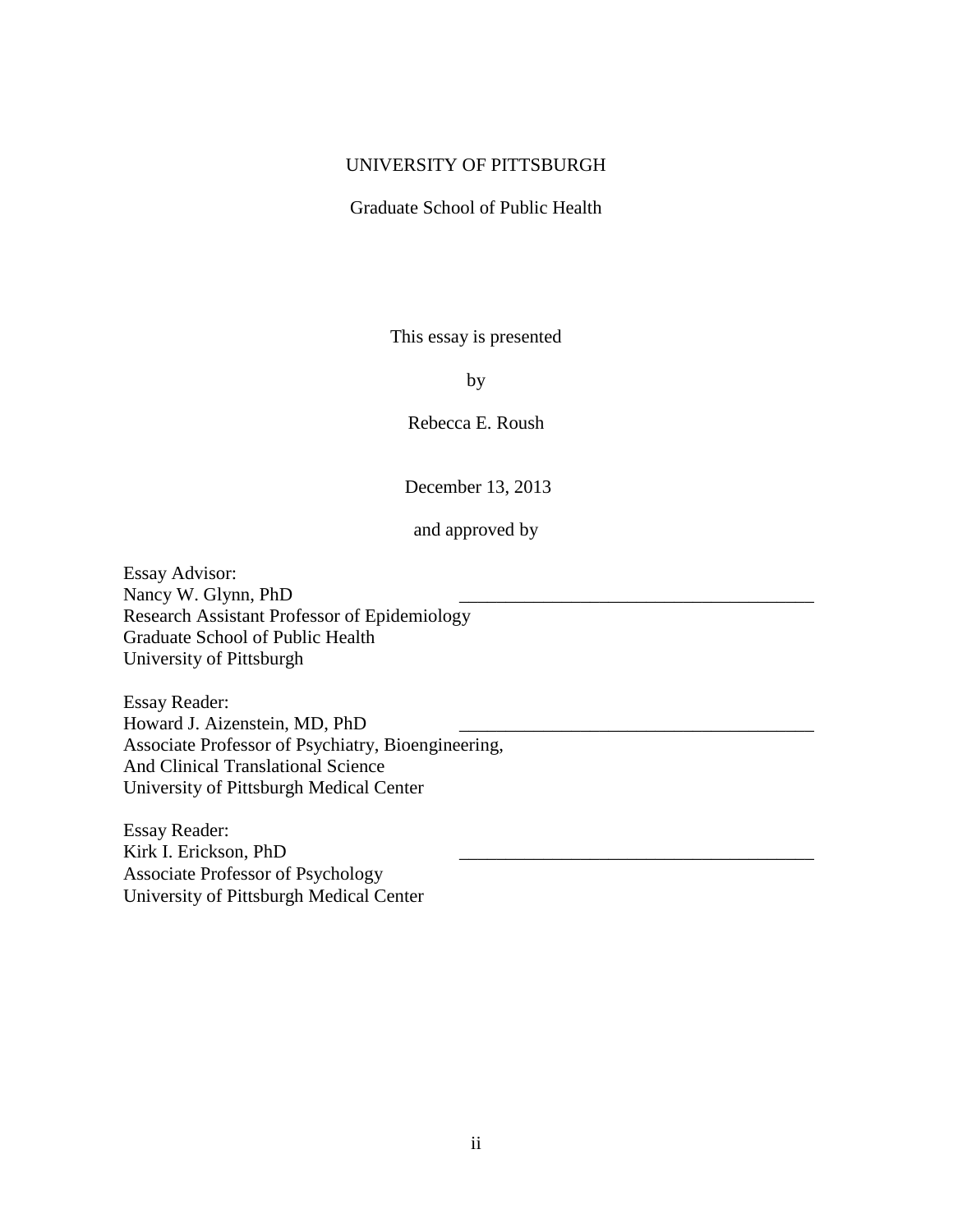Copyright © by Rebecca E. Roush

2013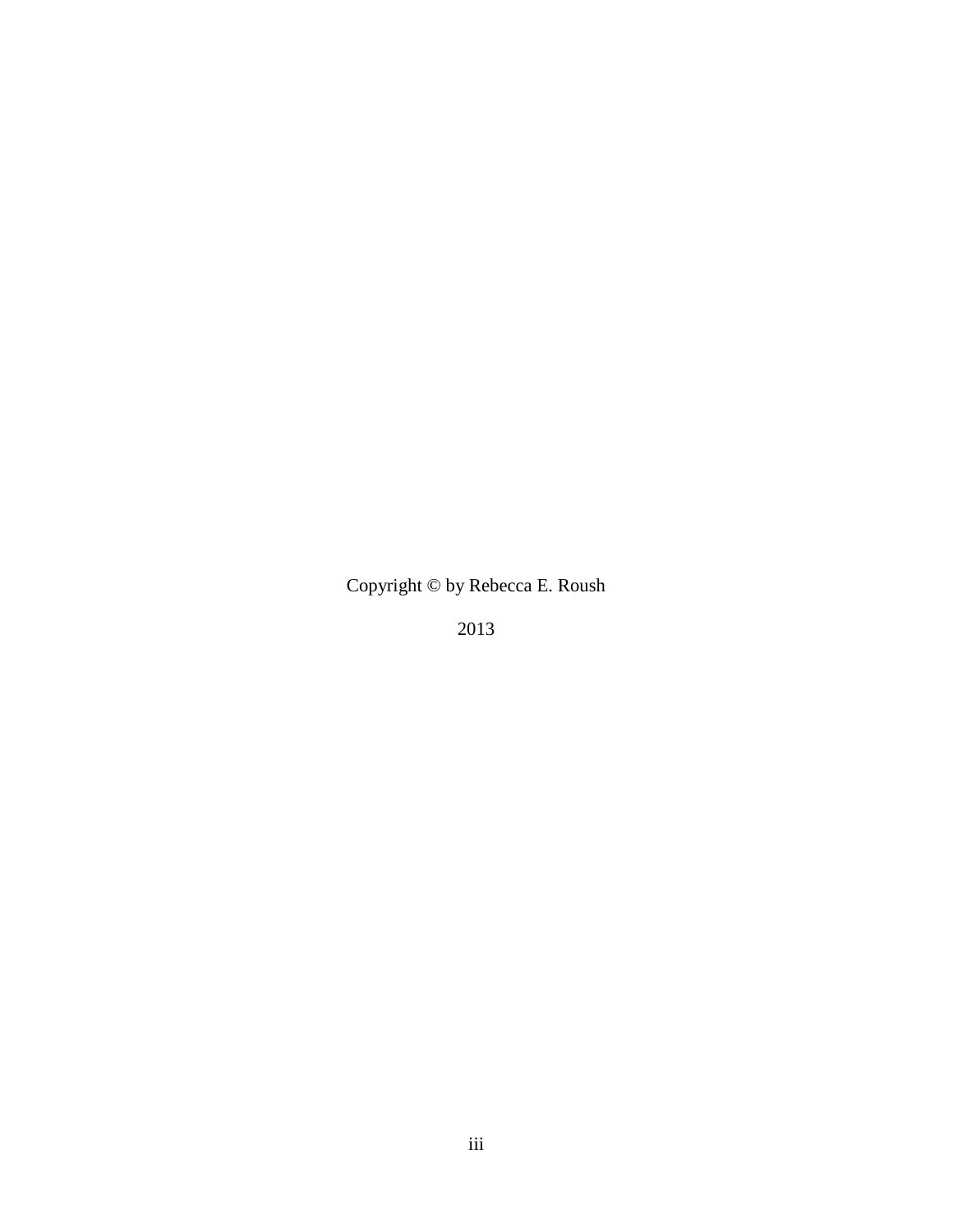## **DANCE, DANCE REVOLUTION: CHANGE IN EXECUTIVE FUNCTION FOLLOWING A VIDEO DANCE INTERVENTION IN POSTMENOPAUSAL WOMEN**

Rebecca E. Roush, MPH

University of Pittsburgh, 2013

#### **ABSTRACT**

There is substantial evidence supporting aerobic exercise as an efficable opponent of the growing problem of cognitive decline (CD). Most exercise interventions have examined their relationship to brain health using simple aerobic exercises and achieved favorable results. There is potential to improve cognitive outcomes by using a complex aerobic exercise such as video dance. In this study, we compared brain activation from the digit symbol substitution task in 39 postmenopausal women (mean age =  $55.2$  years, SD =  $10.2$  years, mean weight =  $175.8$  lbs., SD 24.0) who completed baseline and follow-up fMRI scans. These women were divided into three groups; video dance, walk and delayed entry controls. Activation maps were created for the change between baseline and follow-up time points for each group: video dance, walk and delayed entry controls. The activation maps were qualitatively examined for differences between the three groups. Results indicate that the video dance group showed significant, positive activation in areas of the brain associated with executive function potentially due to the complexity of the exercise intervention. The public health significance of these finds are that video dance is an inexpensive, safe, and easy to implement intervention which may impede the progression of cognitive decline and decrease the expression of CD and Alzheimer's disease (AD) symptoms, and could lead to the decrease of disease in the population. Any reduction in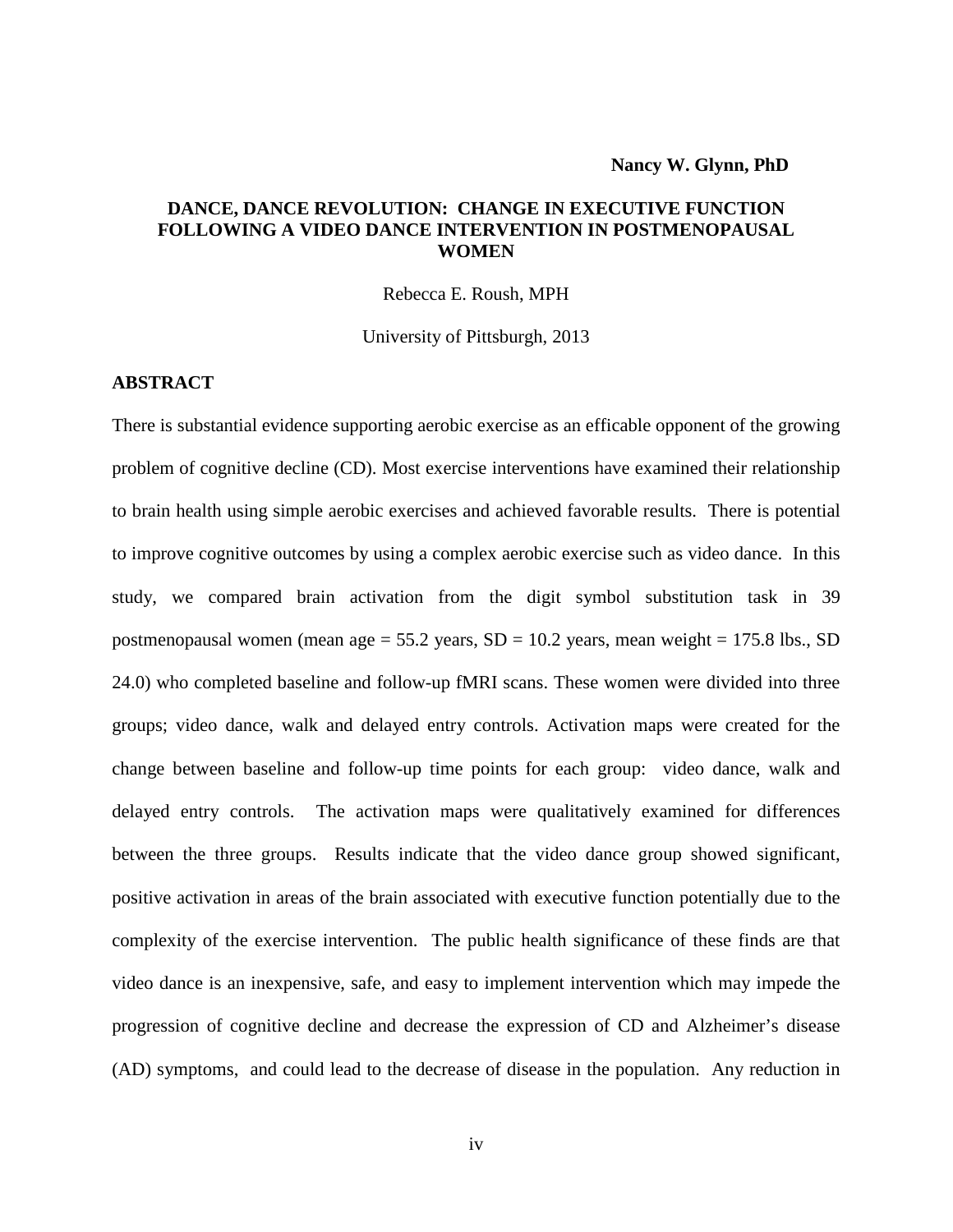the incidence of CD also reduces stress on the healthcare system, individuals, and reduces the overall prevalence of disease in the population.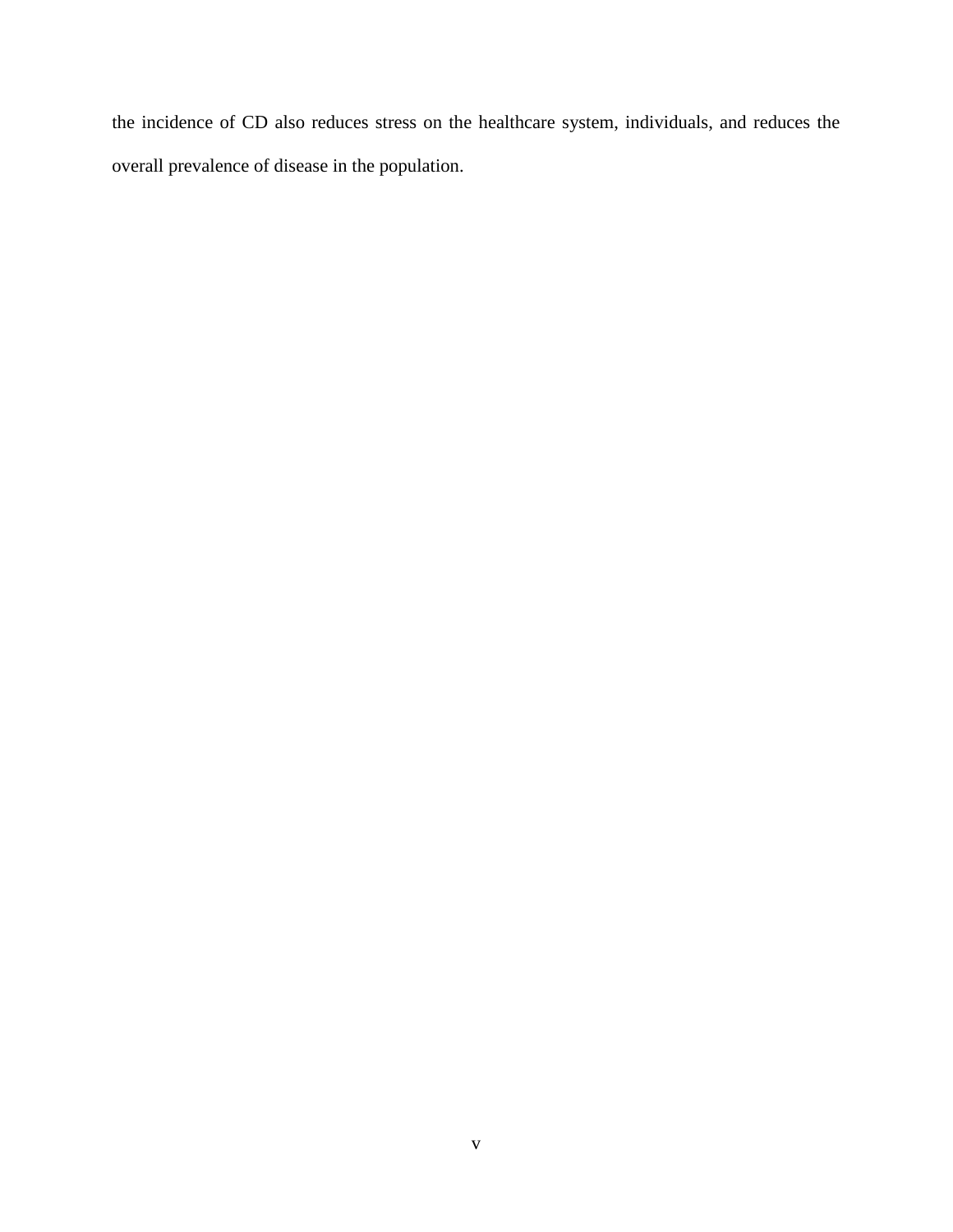# **TABLE OF CONTENTS**

| 1.0 |       |  |  |  |  |
|-----|-------|--|--|--|--|
|     | 1.1.1 |  |  |  |  |
|     | 1.1.2 |  |  |  |  |
|     | 1.1.3 |  |  |  |  |
| 2.0 |       |  |  |  |  |
|     |       |  |  |  |  |
|     | 2.1.2 |  |  |  |  |
|     | 2.1.3 |  |  |  |  |
|     | 2.1.4 |  |  |  |  |
|     | 2.1.5 |  |  |  |  |
| 3.0 |       |  |  |  |  |
| 4.0 |       |  |  |  |  |
|     |       |  |  |  |  |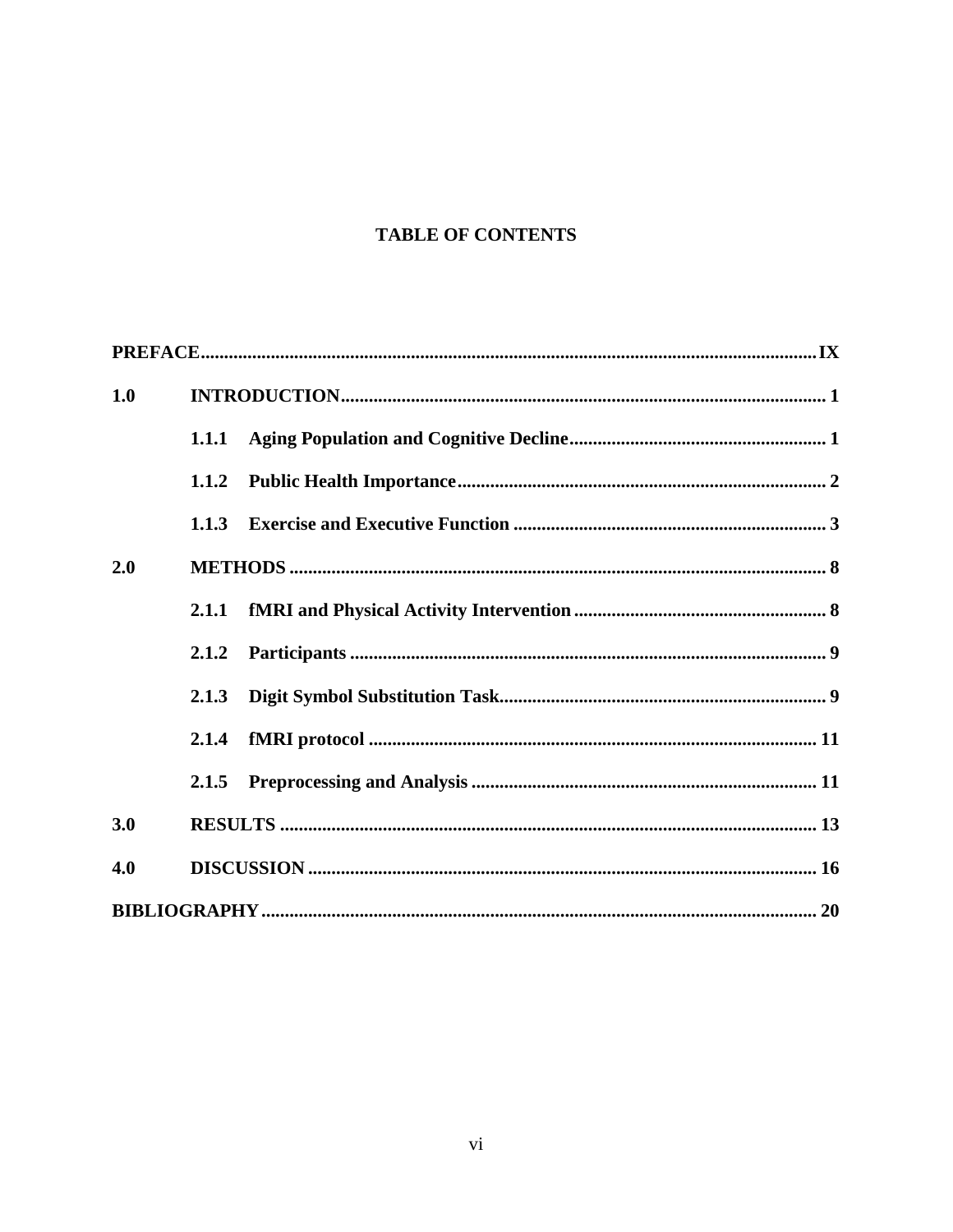# **LIST OF TABLES**

**[Table 1. Active Brain Areas by Group......................................................................................](#page-23-0) 15**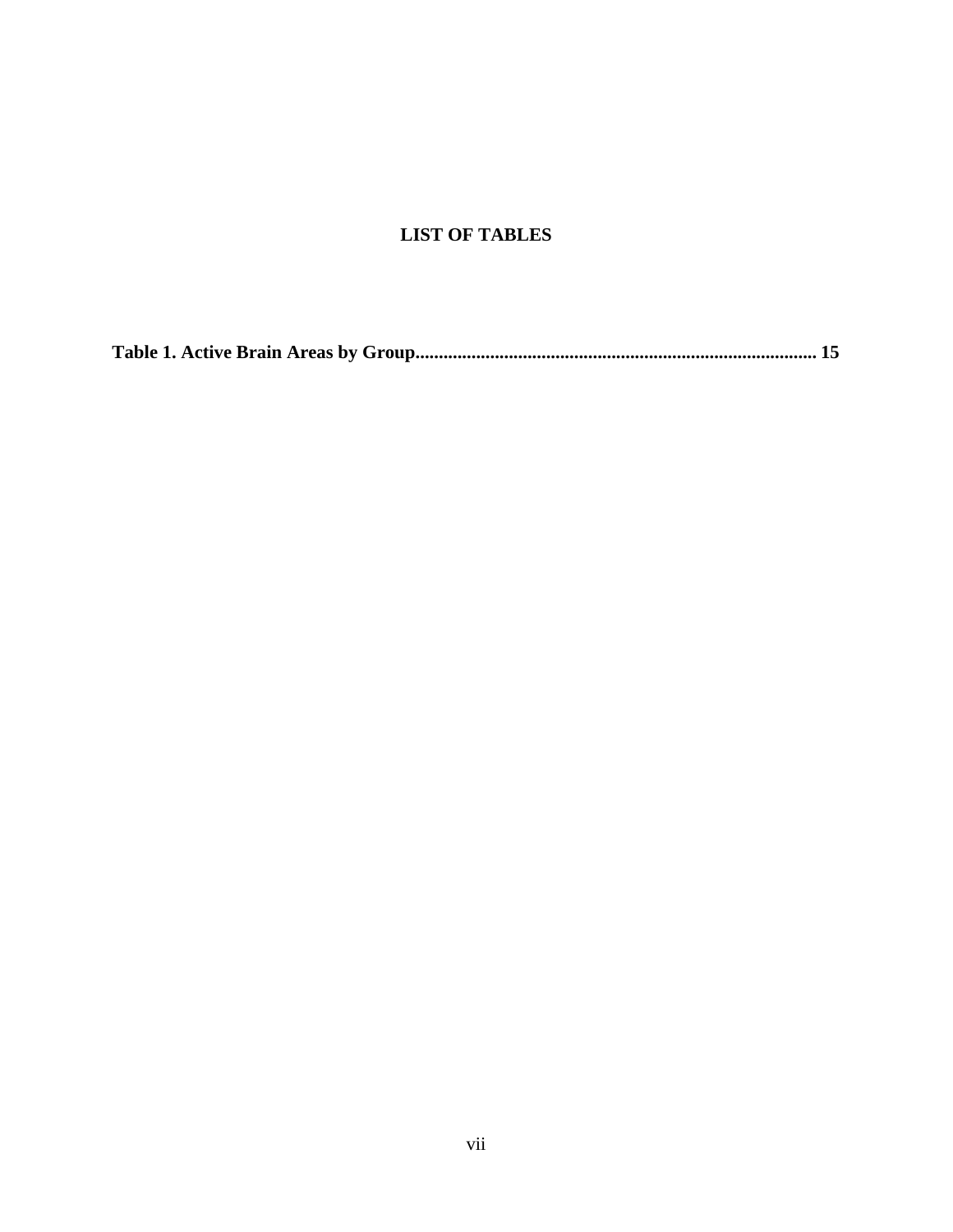# **LIST OF FIGURES**

| Figure 3. DDR Activation T2 > T1: Comparison of activation between baseline and follow-     |
|---------------------------------------------------------------------------------------------|
|                                                                                             |
| Figure 4. Walk Activation T2 > T1: Comparison of activation between baseline and follow-    |
|                                                                                             |
| Figure 5. Wait Activation $T2 > T1$ : Comparison of activation between baseline and follow- |
|                                                                                             |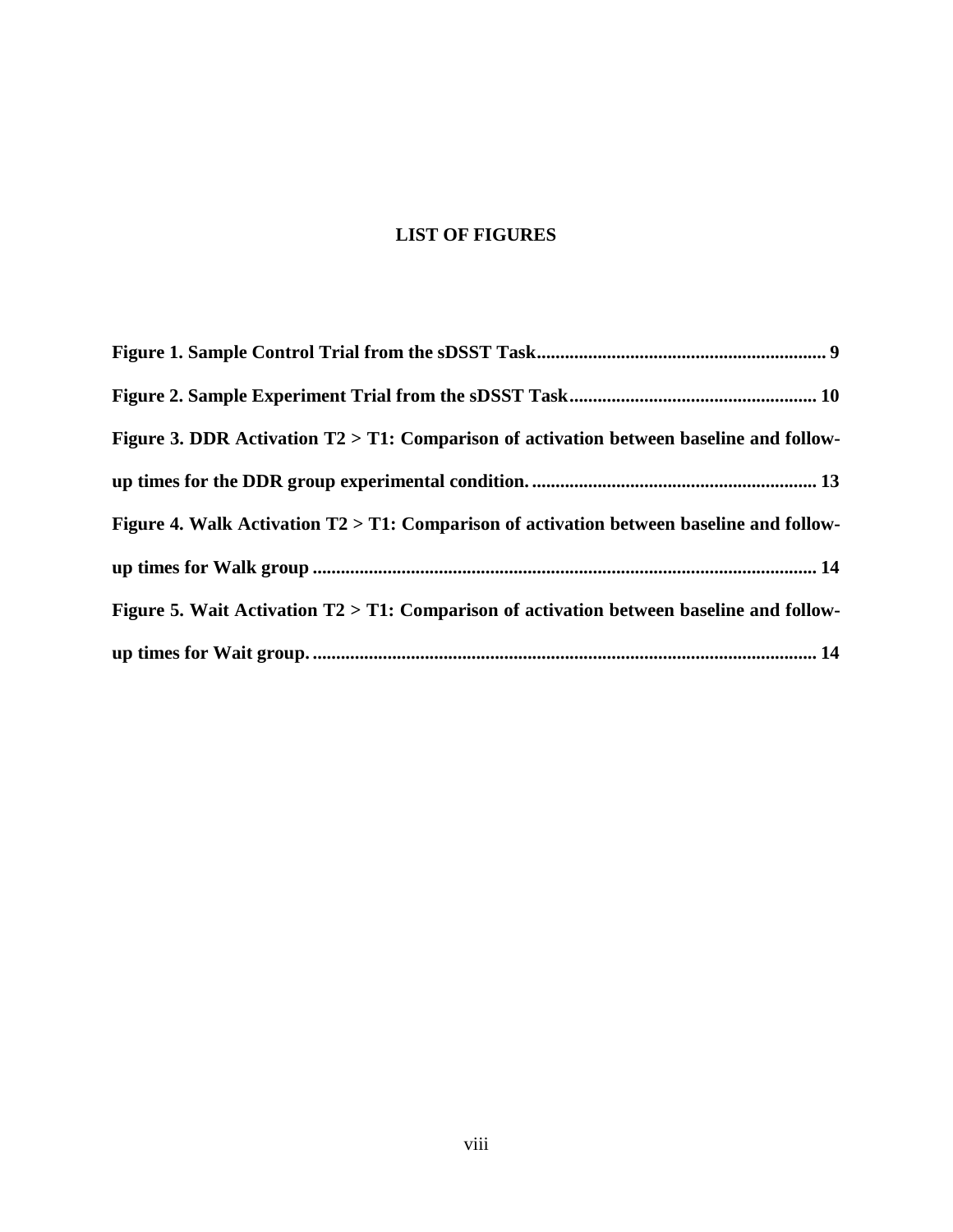### **PREFACE**

<span id="page-8-0"></span>I would like to thank my husband, George Haff, for putting up with me during my time in graduate school. My family for understanding my absence in their lives, and realizing that it was temporary. My friend Kathryn L. Edelman who was a big help throughout the entire process. Dr. Destiny Babjack and Phil Greer for guidance and feedback. My adviser, Dr. Nancy Glynn for her patience and prodding. My essay committee Dr. Howard Aizenstein, Dr. Kirk Erickson, and Dr. Nancy Glynn for the useful feedback. Dr. Stephanie Studenski and Dr. Caterina Rosano for allowing me to examine these data from their study.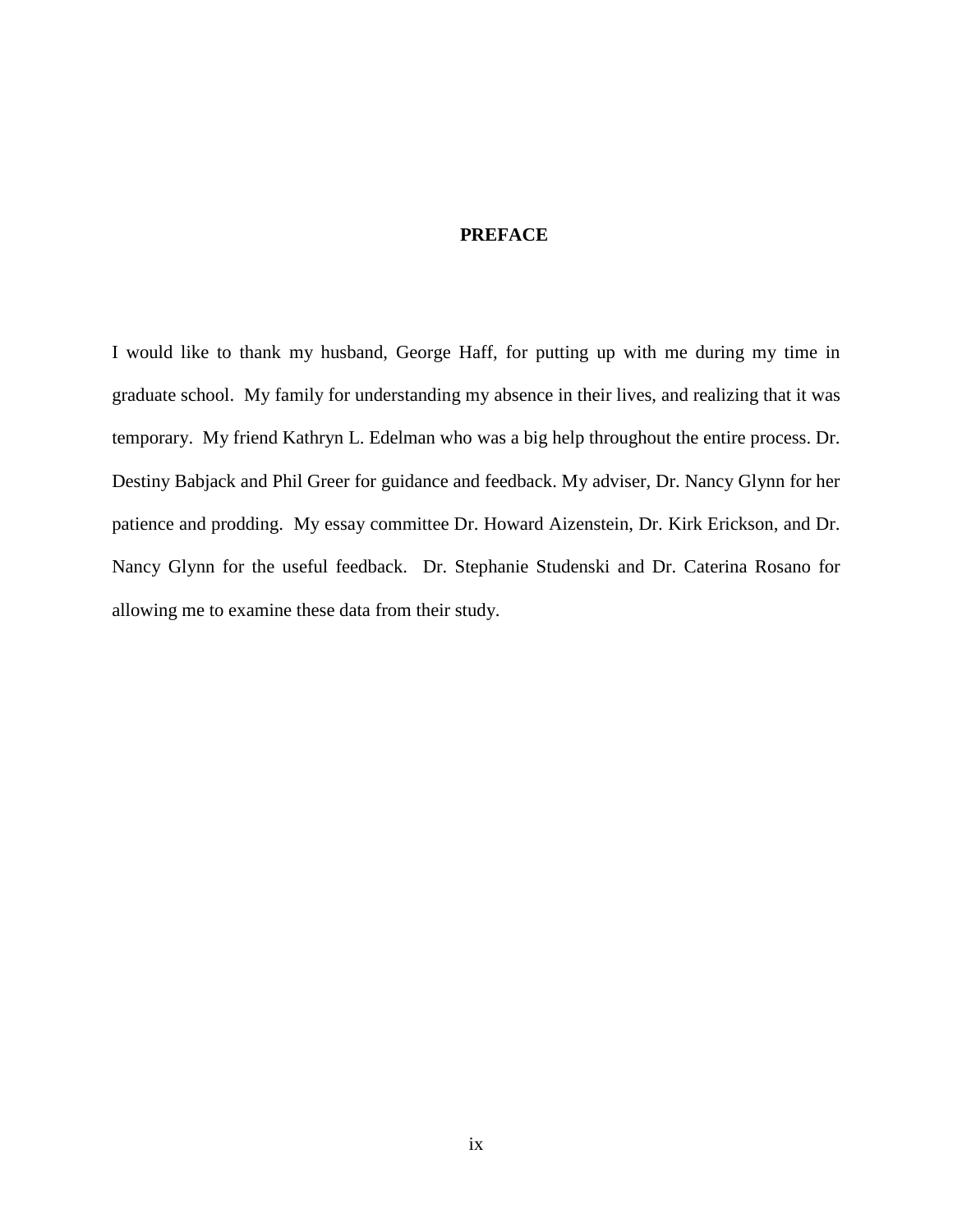#### **1.0 INTRODUCTION**

#### <span id="page-9-1"></span><span id="page-9-0"></span>**1.1.1 Aging Population and Cognitive Decline**

As the population of the United States ages and people are living longer, the public health community must prepare to deal with the impact on the healthcare system. Over the next several years, the number of elders will significantly increase. The number of Americans 65 years old or older are expected to increase by more than double, bringing the count to nearly 89 million US citizens by the year  $2050$ .<sup>[1](#page-28-1)</sup> Not only will the healthcare system need to accommodate an increase in the number of elders, there are other considerations that come with growth of the aging population. Of these, cognitive health and impairment are arguably the most pressing public health concerns.

Cognitive decline (CD), or cognitive impairment (CI), is damage to the cognitive processes, e.g., memory and attention, that negatively impact the things an individual can do in everydaylife.<sup>2</sup> Cognitive function generally transitions from optimal function in our youth to more disadvantageous function later in life. This is usually a gradual transition that sometimes accompanies the normal aging process, but can evolve into CD, or Alzheimer's disease (AD), which is accompanied by steeper and more severe cognitive impairments. Cognitive changes manifest distinctly in each person's life, slowly eroding independence; the ability to care for oneself, the ability to manage finances and medications, and to prepare meals.<sup>[2](#page-28-2)</sup> Ultimately, CD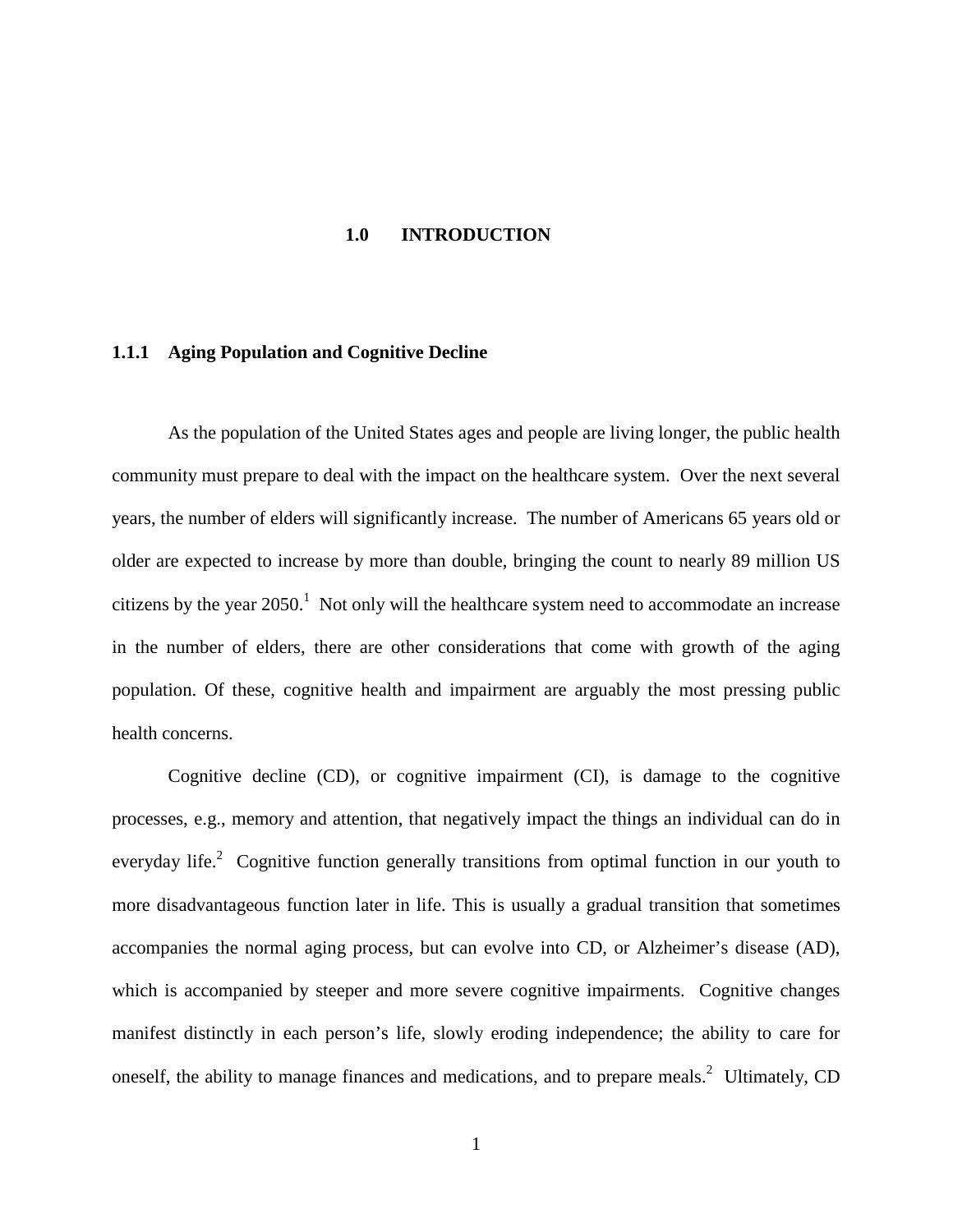can lead to negative mental health outcomes, disability, and an increased risk of mortality for those affected by any type of CD be it a precursor to AD, or not.  $3-5$ 

#### <span id="page-10-0"></span>**1.1.2 Public Health Significance**

CD and AD will change the face of the healthcare system because the impacts of these incurable conditions are far reaching. CD and AD care are expensive -- the price tag for Medicare, Medicaid, and individual out-of-pocket is high. In any of its forms, dementia is costly; direct and indirect cost of care have been estimated between \$159 billion to \$215 billion in [2](#page-28-2)010 alone.<sup>2</sup> The monetary strain on the healthcare system will only increase as the aging population of the US grows. By the year 2050, the cost of care for elders living with Alzheimer's disease will reach \$1.08 trillion per year, a fivefold escalation.<sup>[6](#page-28-4)</sup> The US healthcare system and taxpayers will not be able to shoulder the economic burden under the current system. Care for those suffering from CD and AD will need to be rethought in order to avoid a healthcare and economic crisis.

The price for CD and AD care are not limited to the healthcare system tallies. The costs of CD and AD extend beyond the medical costs for the diseased and ailing to their loved ones. "Family care partners of individuals with dementia are at greater risk for anxiety, depression, and poorer quality of life than care partners of individuals with other conditions. Between 28% and 55% have depression, compared with  $15%$  in the non-caregiving older adult population." Caregiver and family members devote their time and attention to preserve the health of their loved ones while risking their own health and well-being, which in turn further depletes resources from the healthcare system and decreases the overall health of the nation.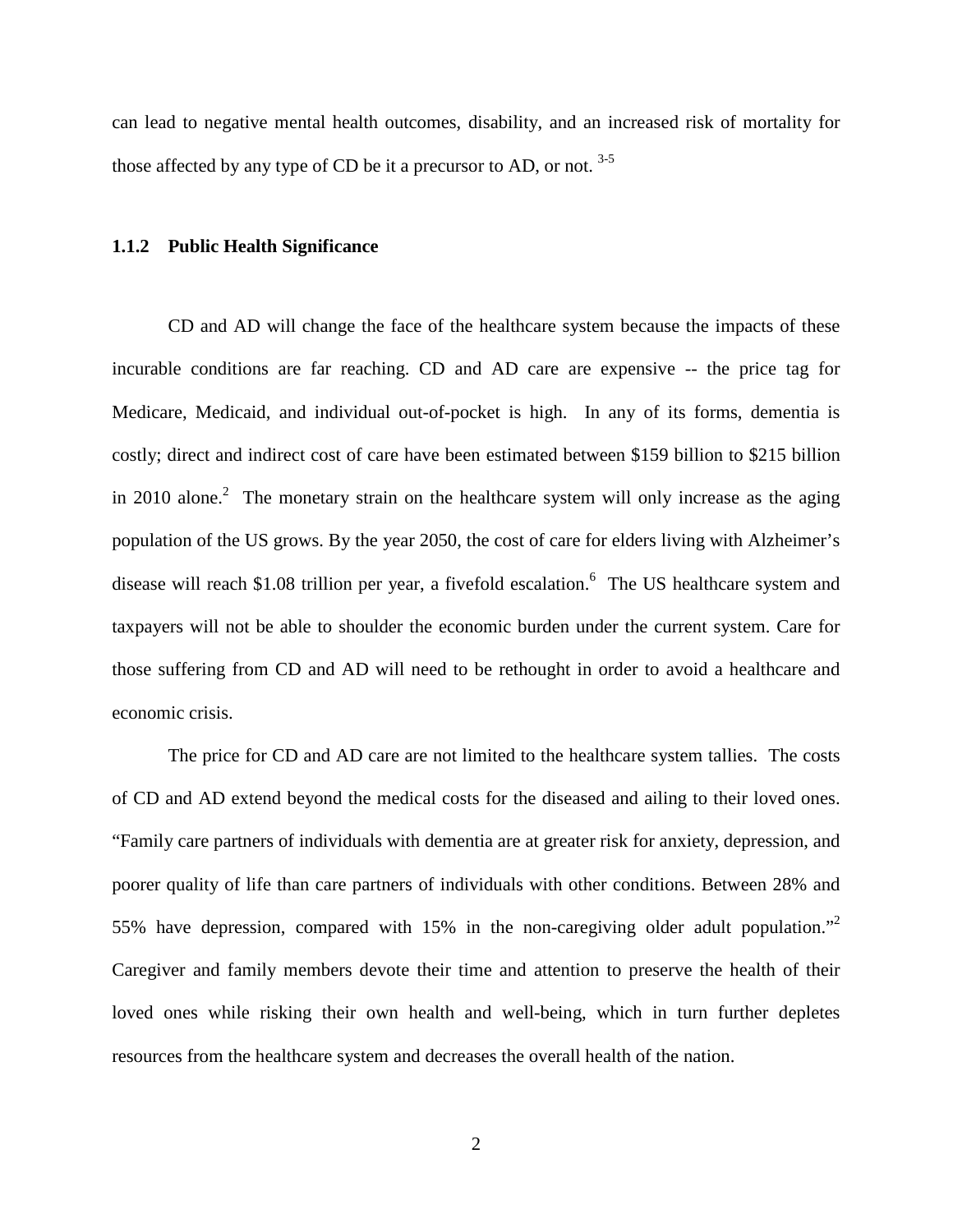There are many benefits in avoiding the costs of CD and AD care. Most notably, elders would live longer, healthier, and more independent lives if the number of healthy years can be extended by avoiding any CD. From a public health perspective, finding tangible avenues of prevention or early treatment for CD and AD could reduce current financial burdens on the healthcare system, reduce individual financial burden and stress, and decrease the overall incidence and prevalence of disease in the population. Although some drug treatments are available and under development, "there are no disease-modifying therapies, studies have shown consistently that active management can significantly improve quality of life through all stages ofthe disease for individuals with dementia and their care partners."<sup>2</sup> The lack of feasible drug treatments only adds urgency to the need to find an affordable, efficable treatment to slow, halt, or reverse the onset and progression of CD and AD.

Accumulating evidence suggests that a host of modifiable behaviors can impact the trajectory and onset of CD and AD. These include activities like brain training,  $7-9$  vitamin supplements,  $^{10,11}$  $^{10,11}$  $^{10,11}$  $^{10,11}$  various diet modifications,  $^{10,12,13}$  $^{10,12,13}$  $^{10,12,13}$  $^{10,12,13}$  yoga and meditation,  $^{14-16}$  $^{14-16}$  $^{14-16}$  and both anaerobic and aerobic exercise.<sup>17-24</sup> Of these options, cardiorespiratory exercise not only has the potential to preserve cognitive functioning, it also has the potential to decrease risk factors and other comorbidities that frequently accompany aging, e.g., diabetes, cardiovascular disease, balance and mobility issues. [18,](#page-29-4)[25](#page-29-5)

#### <span id="page-11-0"></span>**1.1.3 Exercise and Executive Function**

Animal models have shown promise in revealing the molecular mechanisms by which cardiovascular exercise promotes brain health. There is evidence that Brain-derived neurotropic factor (BDNF) and nerve growth factor (NGF) along with other neurotransmitters promote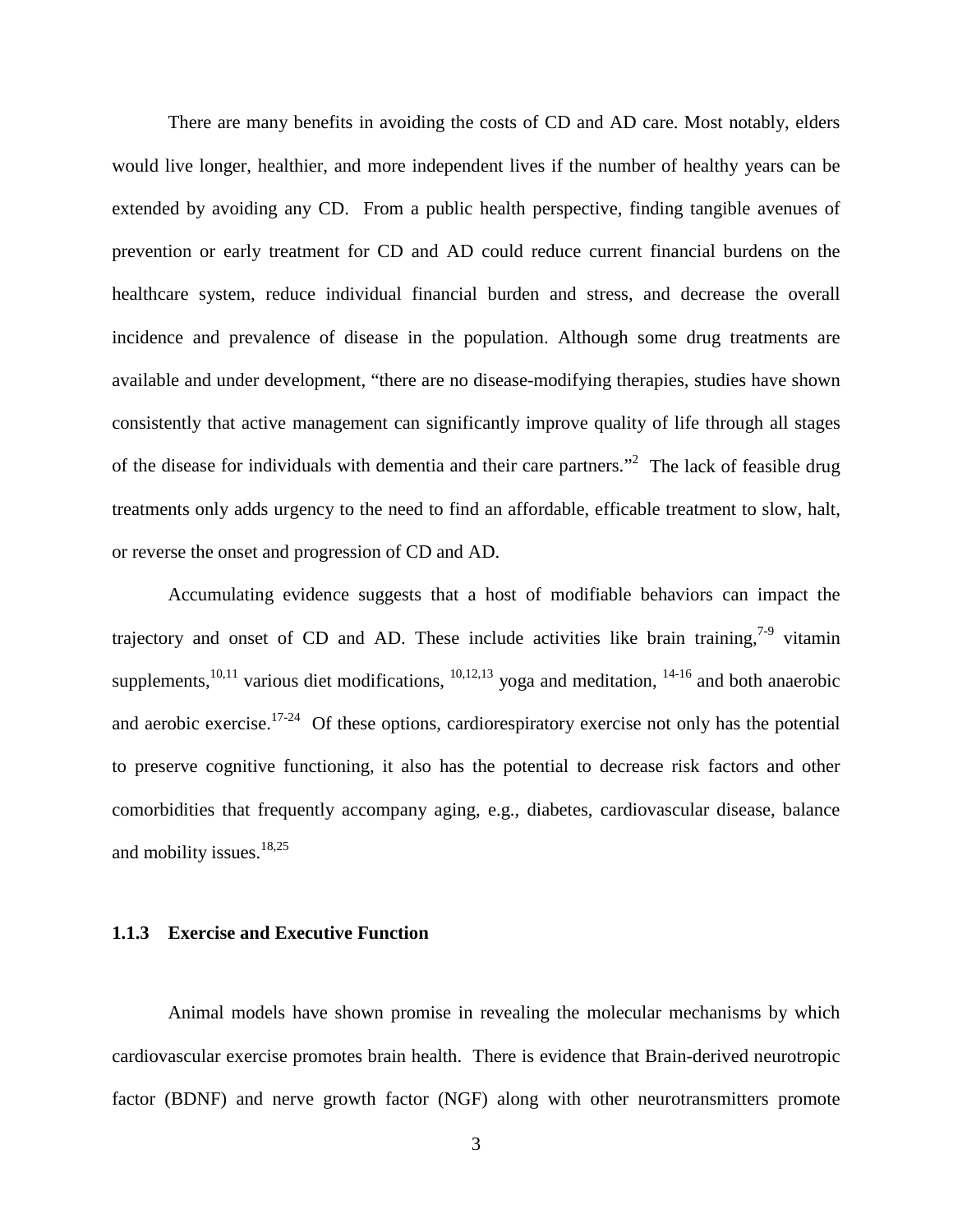neurogenesis, and that exercise facilitates an increase in these chemicals.<sup>26</sup> BDNF and NGF are neurotrophins that impede brain senescence in animal models; brain health is promoted by exercise induced neurotrophins increase.<sup>[27,](#page-29-7)28</sup> Exercise has also been shown to increase BDNF and NGF in the hippocampus, contributing to neuron growth and propagation, thus protecting and enhancing cognitive function in rodents.<sup>27-29</sup> Behaviorally, these mechanisms translate into an increase in spatial memory; the rats that exercise learn the maze cues faster. $30,31$  These animal models create a foundation from which human studies can be planned and implemented.

The epidemiological literature supports the fact that better physical health is correlated with prolonged healthy cognitive function.<sup>[17](#page-29-3),32</sup> In a Canadian population of men and women 65 years and older over a five year period, walking was found to reduce the risk of developing CI by 58%, AD by 50% and any type of dementia by  $63\%$ .<sup>33</sup> One of the first multicenter randomized clinical trials called the Lifestyle Interventions and Independence for Elders Pilot study found that there are both physical and mental benefits produced from aerobic exercise.<sup>[5](#page-28-8)</sup> These studies highlight the importance of exercise in maintaining healthy cognitive function and support the correlation between increased physical activity and improved cognitive performance.

The relationship between physical activity and cognitive health goes beyond increased healthy brain function. There is also evidence exercise interventions prevent the negative changes that occur in the brain as it ages. A study done in 2006 found that over an approximate six year period, people 65 years and older that exercised three or more times a week were less likely to develop dementia.<sup>[34](#page-30-5)</sup> Yaffe and colleagues, established that for community dwelling women 65 year old over a 6-8 years or older period, exercise can decreases the risk of CD from 66-74%.<sup>[35](#page-30-6)</sup> This research points to an important relationship between physical fitness and brain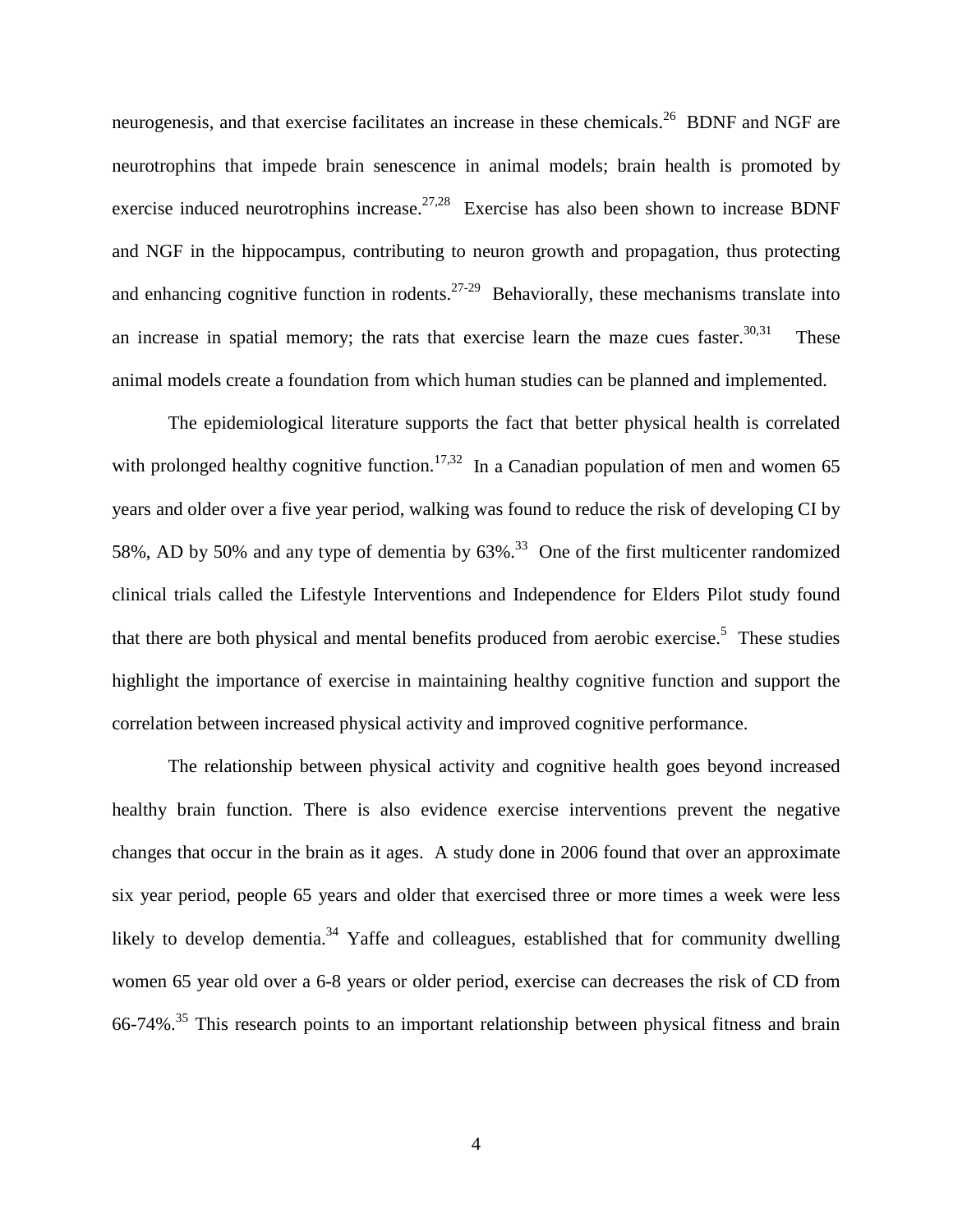health. However, the underlying physical mechanisms the animal models have proposed are unable to be connect to the behavioral effects seen in the epidemiological studies.

As technology becomes more sophisticated, so do the types of experiments and interventions that are able to be studied. Scientists have used magnetic resonance imaging (MRI) to assess the anatomy of the brain in conjunction with functional magnetic resonance imaging (fMRI) to ascertain how brain processes work. Imaging studies have attempted to establish how physical fitness affects brain health. This begins with understanding some of the circumstances which are sub-optimal for brain function. Typically, the presence of white matter hyperintensities (WMH) has been associated with decreases in task accuracy.<sup>36</sup> However, the same study has also shown the ability of brains with a higher instances of WMH to alter activation patterns; they recruit additional areas of the parietal lobe to maintain accuracy during task performance. This additional brain activity is likely to be a result of the brain's ability to adapt by using other available resources to maintain similar performance despite underlying structural damage.<sup>[36](#page-30-7)</sup>

This adaptive capacity is enhanced by physical activity. The physical changes induced by increasing cardiorespiratory fitness include an influx of resources to the brain to stimulate new cell and blood vessel growth, which lead to decreased brain atrophy and greater brain volume.<sup>3[,37](#page-30-8),38</sup> In this scenario, the areas of the brain that receive blood supply from multiple sources would be most reflective of these types of changes.<sup>[3](#page-28-3)[,37](#page-30-8)[,38](#page-30-9)</sup> These areas include those specific to executive function, e.g., the frontal cortices, and there is evidence of increased signal in the parietal region after sustained physical activity.<sup>[36,](#page-30-7)38</sup> This increased signal is thought to compensate for mechanisms of structural deficiencies, but is also evidence of cortical plasticity.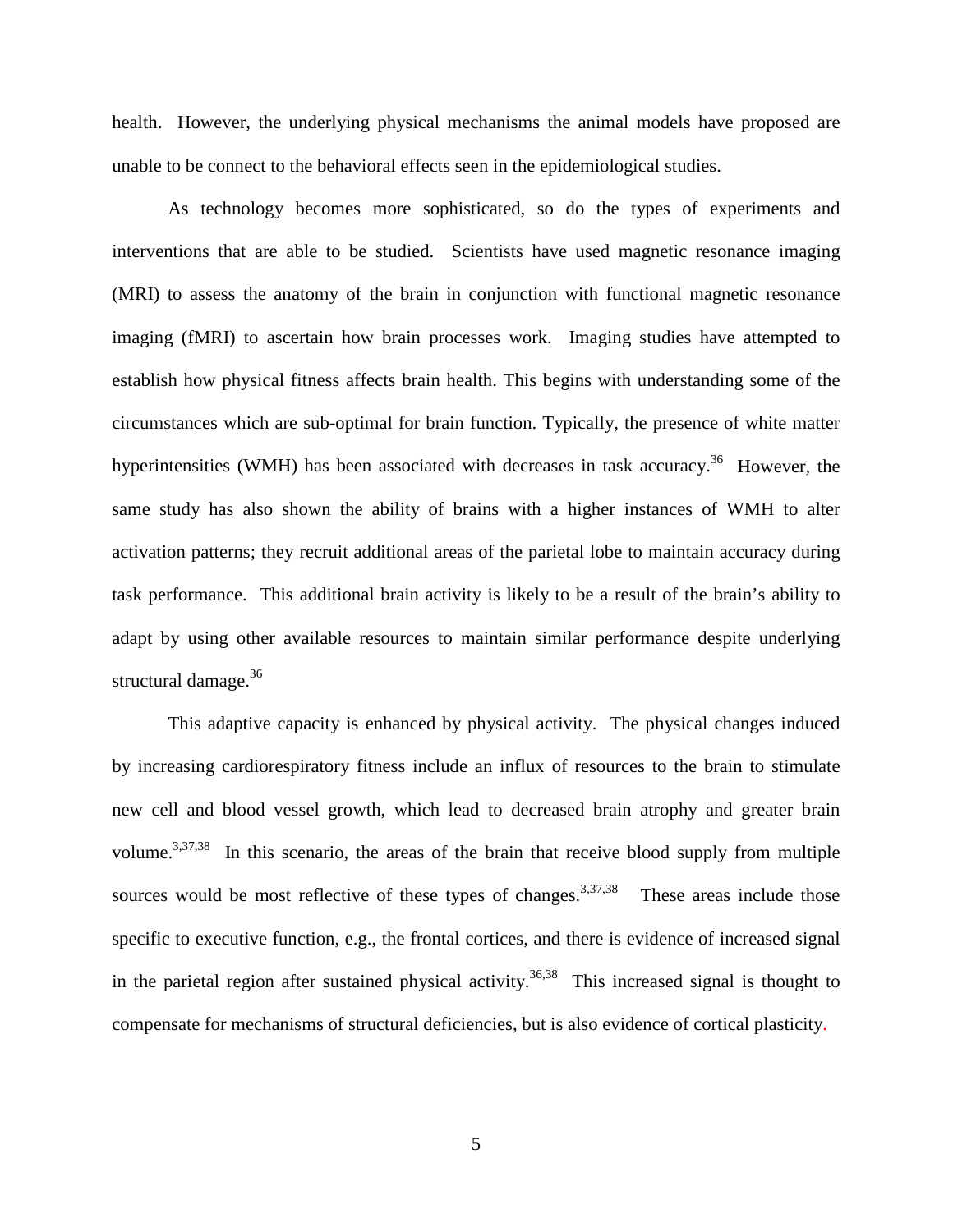Cortical plasticity is not a new idea, but it has not been the norm in discussions about aging. Historically, the brain has been regarded as having an expiration date, and while this is in part true, it does not necessarily mean that there is no hope to fight cognitive decay commonly associated with age.<sup>[3,](#page-28-3)[39](#page-30-10)</sup> Exercise positively affects cognitive function by increasing brain mass; it is also important in influencing neural connectivity networks.<sup>[36](#page-30-7)[,37](#page-30-8)[,40](#page-30-11)</sup> A person's level of aerobic fitness in part determines what resources are available while preforming cognitive function. If an elder exhibits neural atrophy and WHMs, then the brain must compensate to perform at a level comparable to someone else without physiological deficits. One way to facilitate this compensation it to increase the supply lines to the brain via aerobic stimulation of blood vessel and new cell growth. In brain areas where there is damage, the connections can't be direct and these resources propagate through different pathways, similar to a plant growing in a sidewalk crack. This detour facilitates connections which allow recruitment of axillary brain areas to maintain performance levels on fMRI tasks by incorporating the temporal and parietal lobes to the "usual" processing loop.

This processing loop includes a collection of brain areas that are associated with executive function. Executive function incorporates several cognitive domains. Among them are: working memory, attention, task switching, and coordination of multiple tasks. $40$  Simple aerobic exercise can enrich control of executive and attentional networks behaviorally manifesting as gains in processing speed and accuracy in tasks measuring executive function.<sup>3,38,40</sup> [3](#page-28-3)[,38](#page-30-9)[,40](#page-30-11) A measure of executive function used both in epidemiological and imaging studies is the digit symbol substitution task (DSST). The DSST has been characterized as a reliable measure of working memory and processing speed.<sup>[5,](#page-28-8)[38,](#page-30-9)[41,](#page-30-12)[42](#page-30-13)</sup> Declines in DSST scores can be operationalized as indicators of CD, and are also indicative of increased mortality risk,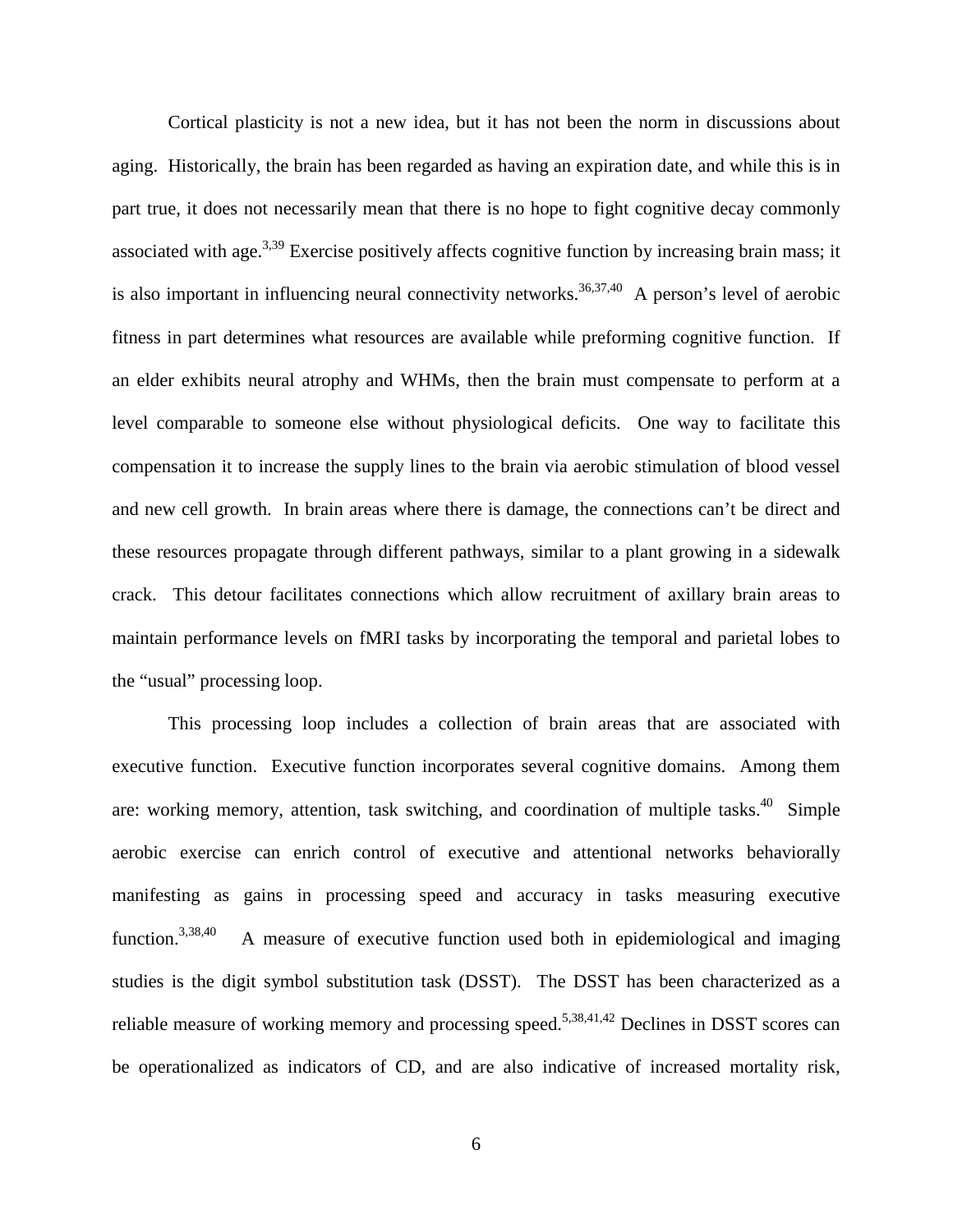cognitive decline and other changes associated with aging.<sup>[36,](#page-30-7)[38,](#page-30-9)42-45</sup> In order to address current gaps in the knowledge, the impact of a complex cardiorespiratory fitness regimen has on cognitive function is examined in the context of brain imaging. This study uses the change in DSST activation patterns to characterize the relationship between a complex aerobic task and healthy cognitive function.

Randomized control trials illustrating the relationship between aerobic exercise and healthy cognition are in short supply.<sup>46,47</sup> In the video game Dance Dance Revolution, this executive function component is comprised of coordinating body movements in synchronization with the rhythm of a song. Each level increases in difficultly, demanding increased physical activity and mental coordination. Research that explores the relationship between physically active video games which are aerobically demanding and stimulate higher cognitive processes, and the yield to cognitive function is still in its infancy.<sup>48</sup> Thus, my hypothesis is that the DSST activation patterns of the exercise group will significantly differ from those of the brisk walk group and delayed entry control group. I suspect brain activation patterns will include areas typically activated by the DSST (frontal cortex and parietal regions). Also, due to the complex nature of the DDR task, I expect to see DSST activation in areas that have been altered as a result of exercise, specifically areas of the fronto-parietal network. These areas include inferior parietal cortices, supplementary motor cortex, frontal eye fields, visual cortex, inferior frontal cortex, and parts of the temporo-parietal junction.<sup>[49](#page-31-3)</sup> These areas have been shown to be susceptible to recruitment for  $36,38,49$  $36,38,49$  $36,38,49$  and the fronto-parietal network is associated with top down processing of attention (both spatial and distributive), working memory, encoding, and response mappings. $41,49$  $41,49$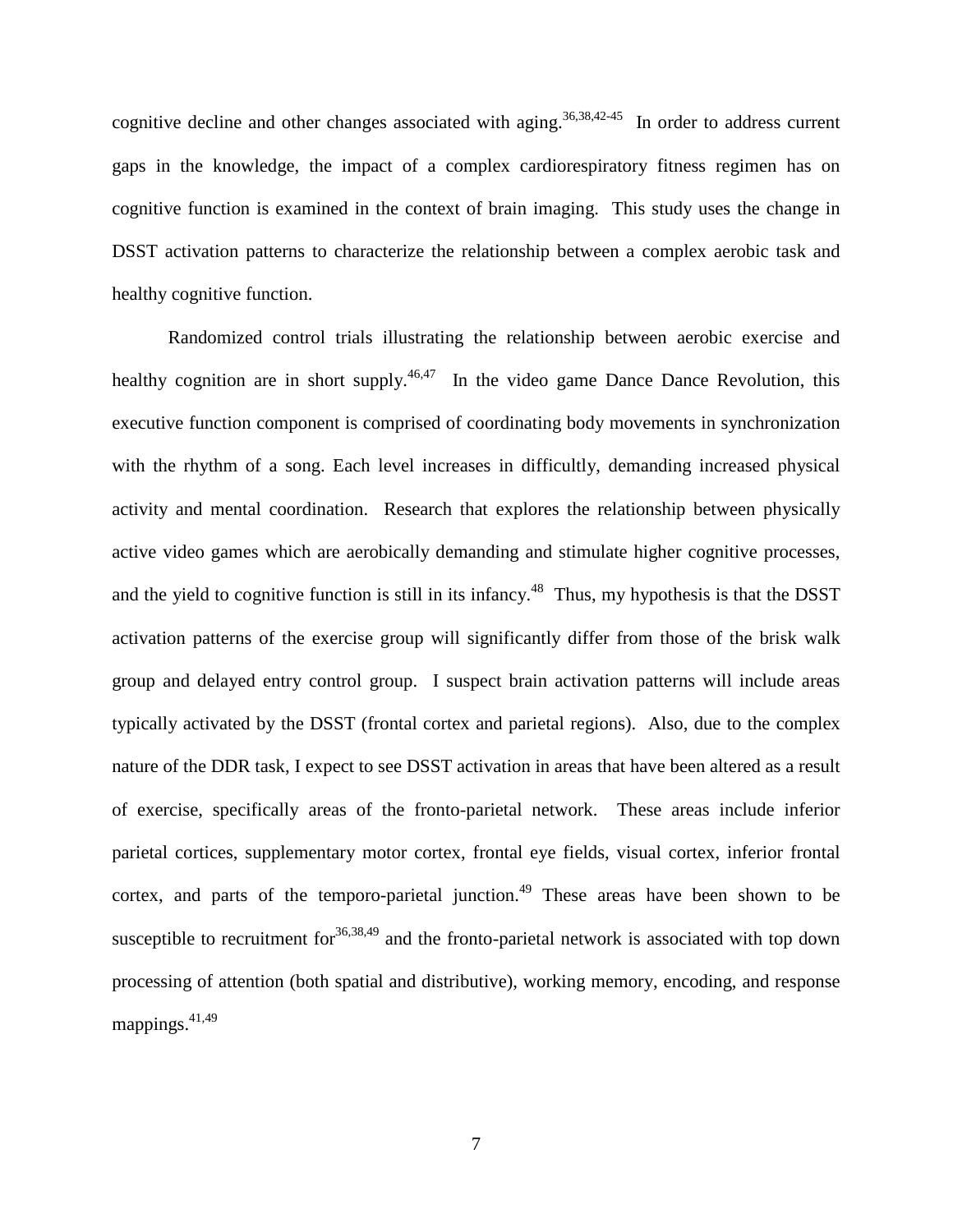#### **2.0 METHODS**

#### <span id="page-16-1"></span><span id="page-16-0"></span>**2.1.1 fMRI and Physical Activity Intervention**

The data for this study is from the Adherence and Health Effects of Video Dance Exercise and Brisk Walking in Postmenopausal Women: A Randomized Control Trial<sup>[50](#page-31-4)</sup> conducted at the University of Pittsburgh, NIH NCT01443455. The main study examined adherence to a video dance exercise (DDR) program in comparison to brisk walking (Walk) and delayed entry controls (Wait) over a six month time period. Detailed information about the intervention can be found elsewhere.<sup>[41,](#page-30-12)50</sup> Briefly, participants were screened for safety considerations relevant to an exercise intervention (physical health factors, risk of fracture, and serious comorbid conditions), and cognitive impairment.<sup>[41](#page-30-12)</sup> Exclusion criteria included a history of osteoporosis, osteoporotic fractures, active cardiovascular disease, uncontrolled hypertension, exercise limiting weight bearing pain, seizure disorder, or any medication that would limit the safety of the study.<sup>50</sup> Participants were randomly assigned to one of the three arms of the intervention: DDR, Walk, and Wait.

Each group in the intervention was invited to participate in an fMRI ancillary study. If interested, they were additionally screened for safety concerns relevant to an MRI procedure, then scheduled for their fMRI baseline and follow-up. Follow-up fMRI scans took place about three months into the intervention. For the fMRI ancillary study, each participant signed an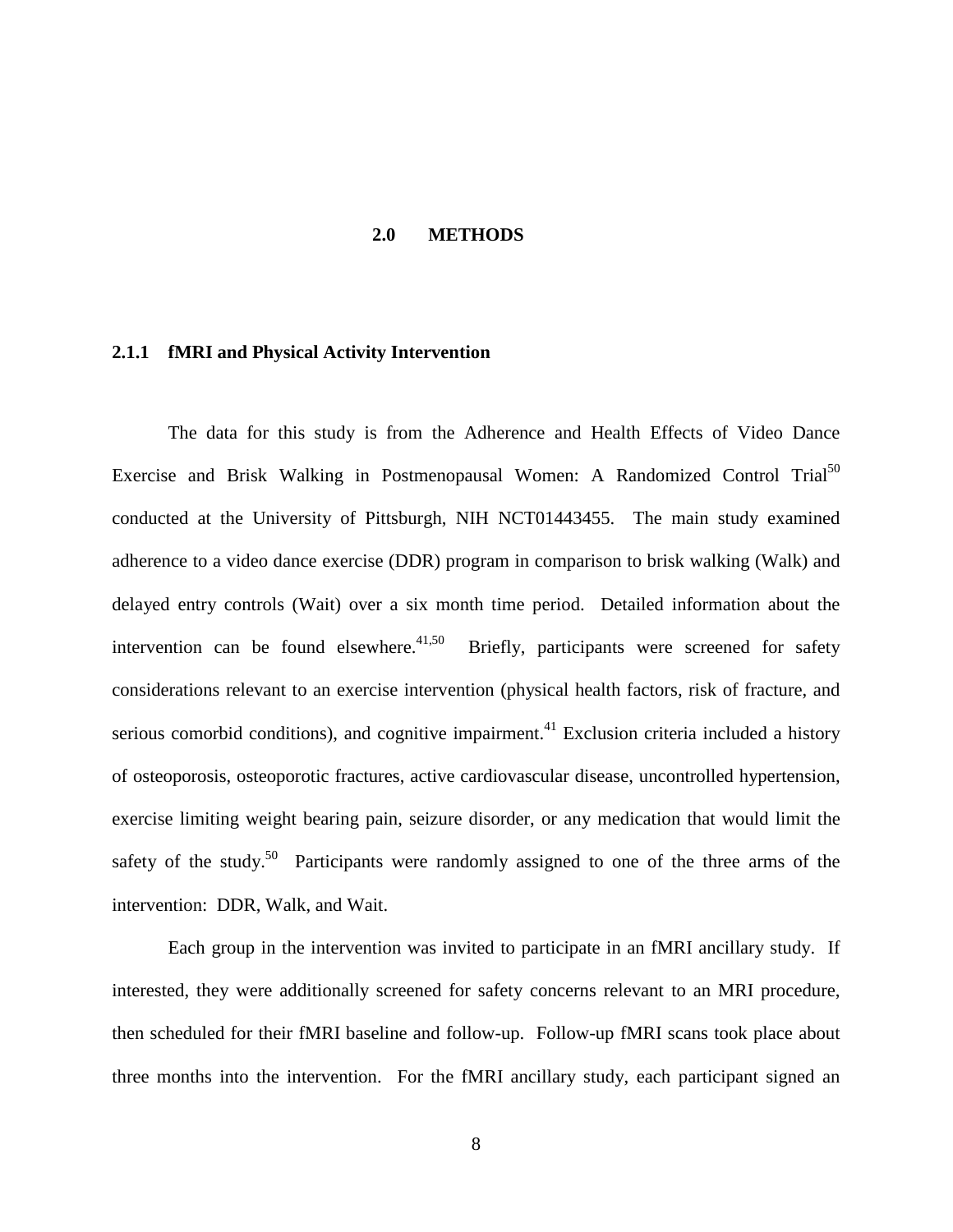approved IRB consent specific to the fMRI procedure. Participants were alloted practice time outside of the scanner to learn the task and each scan was completed in under two hours.

#### <span id="page-17-0"></span>**2.1.2 Participants**

Participants in the main trial were sedentary, post-menopausal women between the ages of  $50 - 65$  years with a BMI over  $25<sup>41</sup>$  A total of 39 women (mean age = 55.2 years, SD = 10.2 years, mean weight  $= 175.8$  lbs., SD 24.0) participated in the ancillary study by completing baseline and follow-up fMRI scans. Of the 39 women, nineteen women were in the DDR group (mean age  $= 55.4$  years,  $SD = 4.6$ , mean weight  $= 182.4$  lbs.,  $SD 25.2$ ), fifteen women were in the walk group (mean age  $= 52.1$  years,  $SD = 15.9$  years, mean weight  $= 165.6$  lbs.,  $SD$  21.7), and five women were in the wait group (mean age  $= 55.4$  years, SD  $= 3.9$  years, mean weight =179.4 lbs., SD 20.8).

#### <span id="page-17-1"></span>**2.1.3 Digit Symbol Substitution Task**

The digit symbol substitution task (DSST) is a metric of executive function.<sup>5[,38](#page-30-9),41-43</sup> To

When you see R's, Press RIGHT

| R | R | R | R |  |
|---|---|---|---|--|
|   |   |   |   |  |

When you see L's, Press LEFT

**Figure 1. Sample Control Trial from the sDSST Task**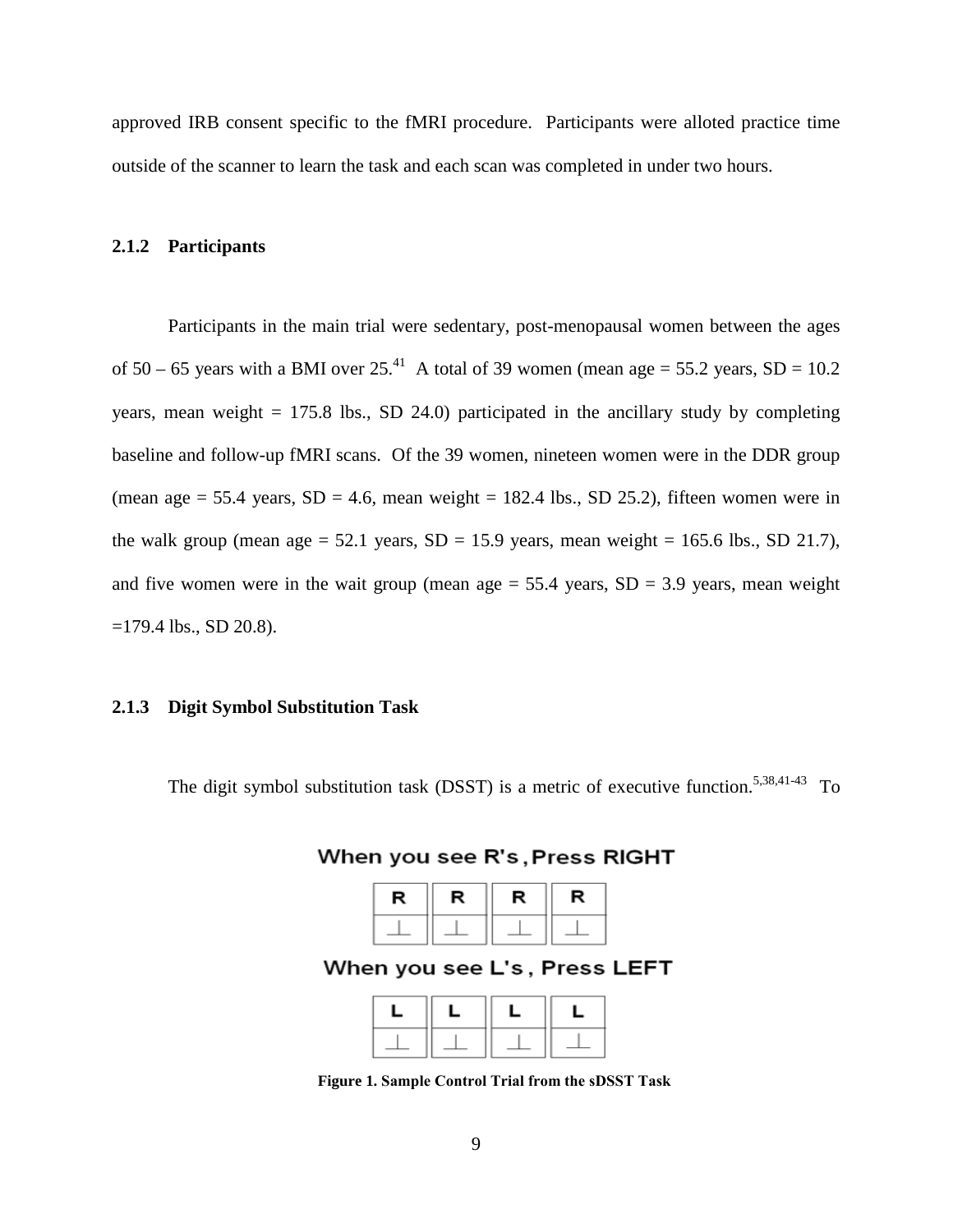perform the DSST successfully, a participant must employ several cognitive modalities such as perceptual organization, aspects of memory, visuomotor coordination, and selective attentional filtering.<sup>[42,](#page-30-13)[44](#page-31-5)</sup> This task has been adapted and validated for use during an fMRI scan.<sup>[36](#page-30-7),44</sup> The electronic version of the DSST is a block design that consists of presentation of a control block and then an experimental block.

During the experiment, a fixation appeared followed by a cue number and symbol pair. The participant must respond to the control trials, which assessed the participant's basic processing speed and response time for a finger press. The participant must respond to the control trial, which confirms the participant can distinguish left and right, with the correct button response. The correct button response is dictated by the letter the display shows (left or right), see Figure  $1^{36}$  The structure of the experimental trial is the same. This time, the participant determined whether the cue symbol was correctly substituted within a string of number/trial pairs. Once the determination is made, a button press is used to indicate the perceived accuracy (right = correct/matching, left = incorrect/unmatching), see Figure  $2^{36}$  Notably, the DSST has been used in a number of earlier studies to characterize the effects of aging on cognitive function[.36](#page-30-7)[,38](#page-30-9)[,42](#page-30-13)[,44](#page-31-5)[,45](#page-31-6)[,51](#page-31-7)





**Figure 2. Sample Experiment Trial from the sDSST Task**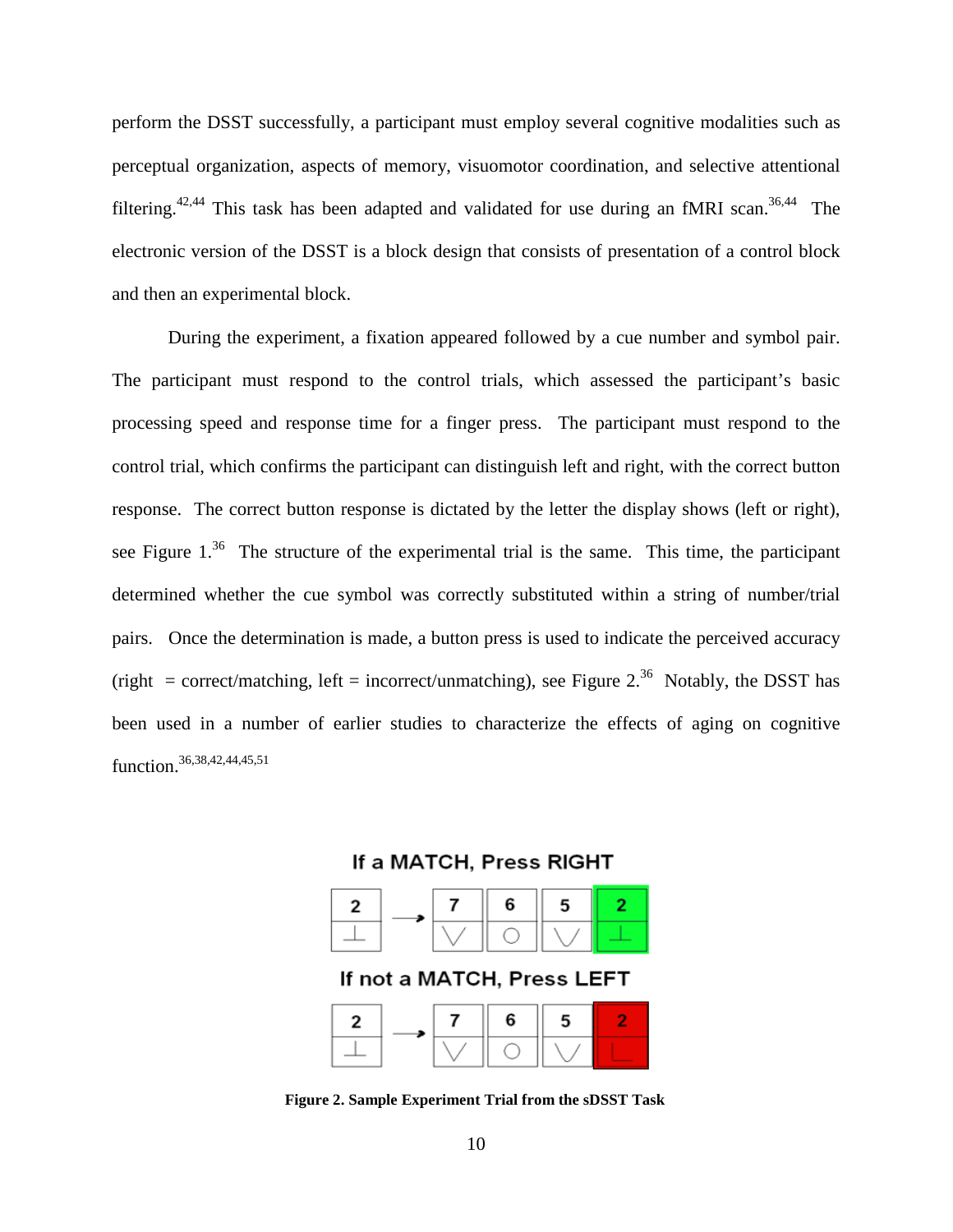## <span id="page-19-0"></span>**2.1.4 fMRI protocol**

All data acquisition occurred at the Neuroscience Imaging Center (NIC) on a 3 Tesla Siemens MAGNETOM Allegra scanner using a 12-channel head coil. Both baseline and followup scan protocols were identical. Collection of diffusion weighted imaging, high resolution anatomical images, and resting state scans were obtained. Prior to the fast echo-planar imaging (EPI) data collection, a 3 plane localizer and sagittal scan were collected. An EPI sequence (TR  $= 2$ , TE= 25, 34 slices) was used to collect the blood oxygen level dependent contrast (BOLD) data for the DSST task mentioned previously.

#### <span id="page-19-1"></span>**2.1.5 Preprocessing and Analysis of fMRI Data**

All fMRI data were analyzed using Statistical Parametric Mapping (SPM8) v4667 and MatLab 7.9.0.529 R2009b. Each participant's imaging data was motion corrected by realigning all images in the session to the first image of that individual's same scan session. The images were then smoothed using an 8mm Gaussian kernel and normalized to a template image in Montreal Neurological Institute (MNI) space. Then a general linear model using restricted maximum likelihood estimation was employed to calculate the F statistic and create contrast maps for the Experimental > Control and Control > Experimental conditions. During this process further motion correction was performed to further eliminate effects caused by head motion. After level one contrasts were created, further comparison (level two analysis) were calculated to determine the within-group main effect. For each group, DDR, Walk and Wait, differences in activation between baseline (T1) and follow-up (T2) scans were calculated using a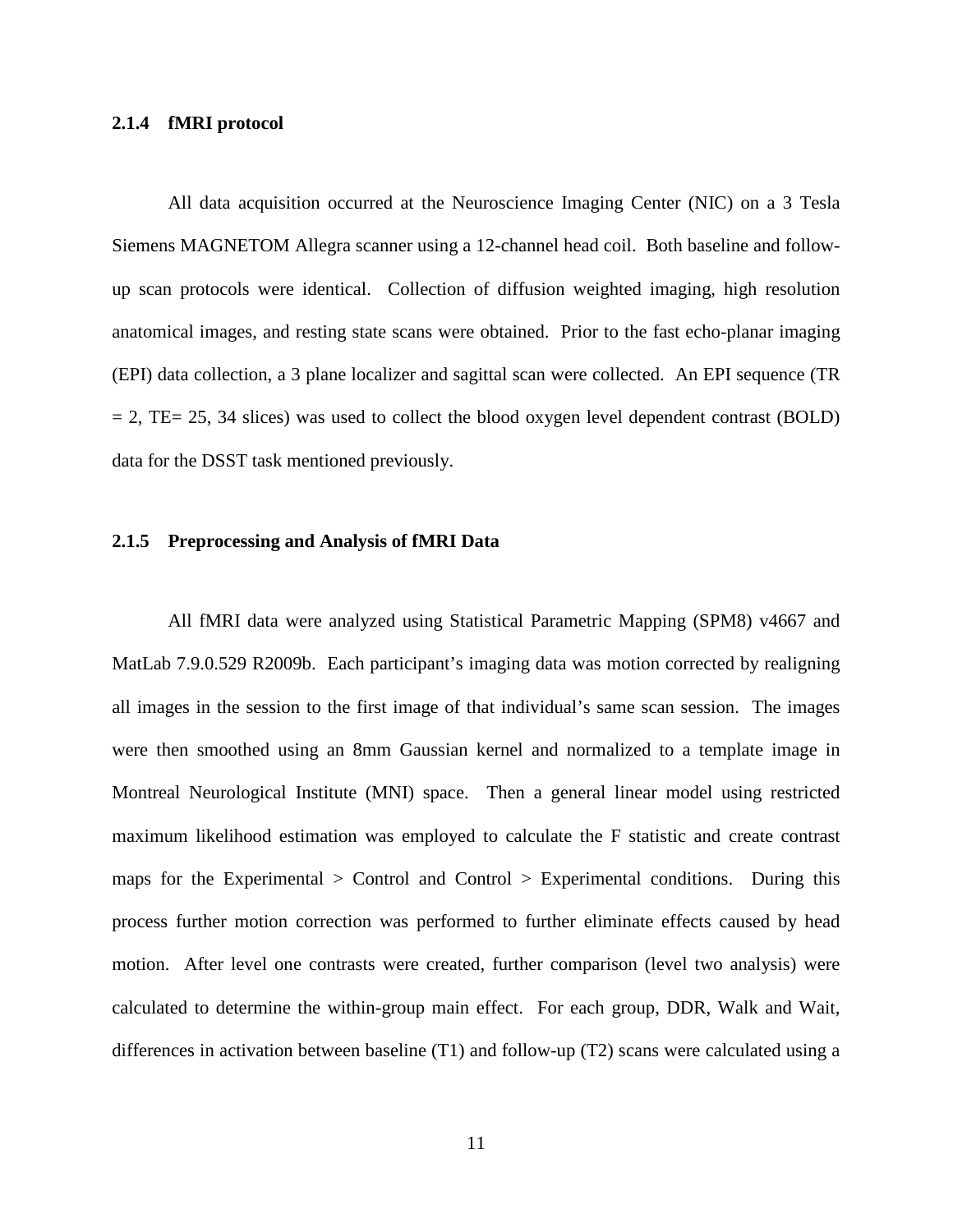two sample paired t-test. The T-maps were then examined in XjView to determine the MNI coordinates of the active brain regions, and a qualitative comparison of the data were performed.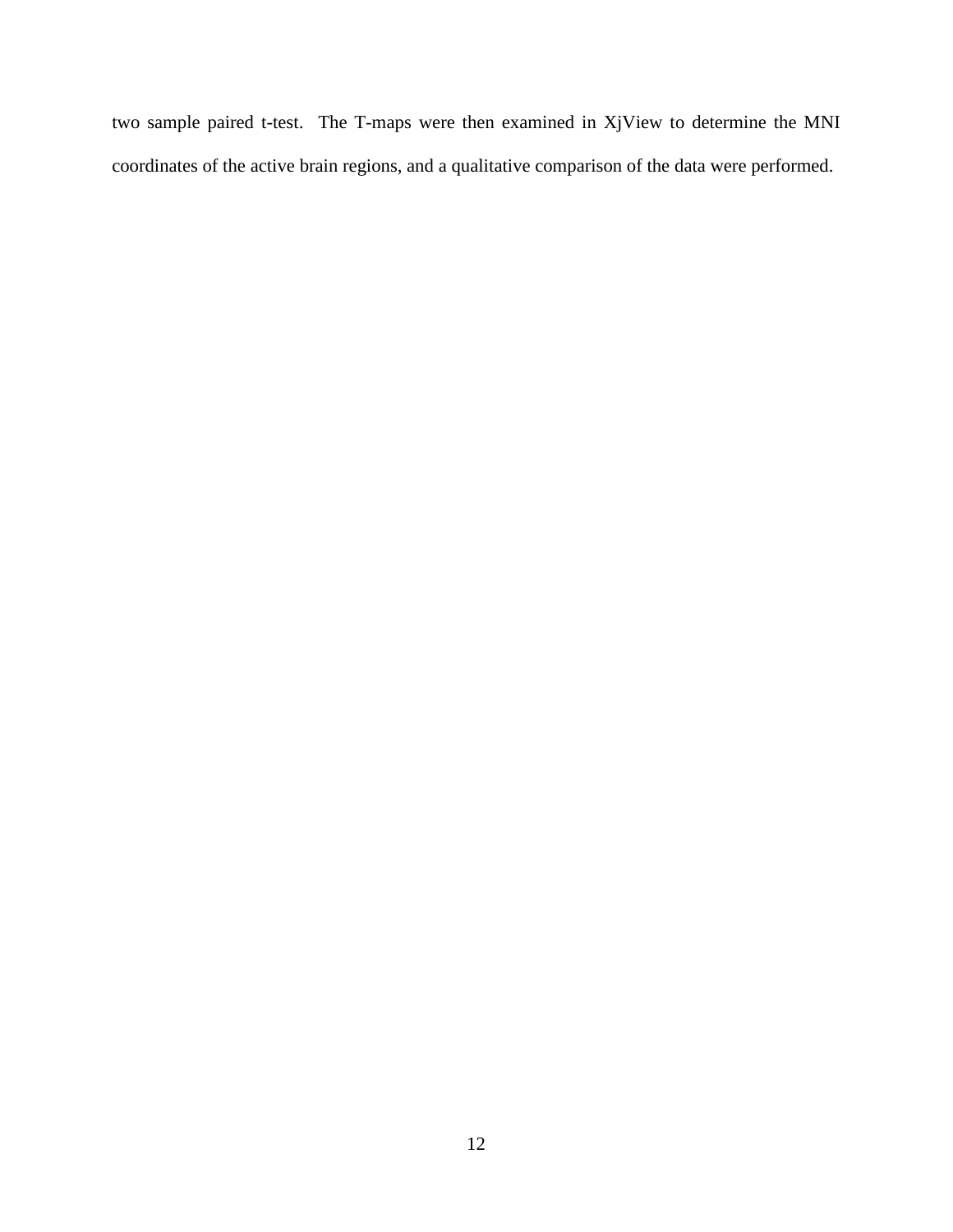### **3.0 RESULTS**

<span id="page-21-0"></span>Within the DDR group, brain activation was significantly different for the DSST experimental condition at T2 compared to T1. The activation for the DSST T2 > DSST T1 contrast increased in several regions in the brain. The largest cluster of activation was situated around the area of the right supramarginal gyrus, right superior temporal gyrus, and Broadman area 39 (T = 3.61, cluster size 5,  $p = 0.001$ ), see Figure 3. Eigure 3. [DDR Activation](#page-21-1) T2 > T1 There was a smaller cluster of activation around the left amygdala, left parahippocampal gyrus and Broadman area 40 (T = 3.61, cluster size 5,  $p = 0.001$ ).



**Figure 3. DDR Activation T2 > T1: Comparison of activation between baseline and follow-up times for the DDR group experimental condition**

<span id="page-21-1"></span>The Walk and Wait groups both had areas of significantly less cortical activation when the DSST baseline activity was compared to follow-up activity. The Walk group had significant negative activation for the T2 > T1 contrasts. This decrease in cortical activation was concentrated around the right anterior cingulate, right medial frontal gyrus, and right Broadman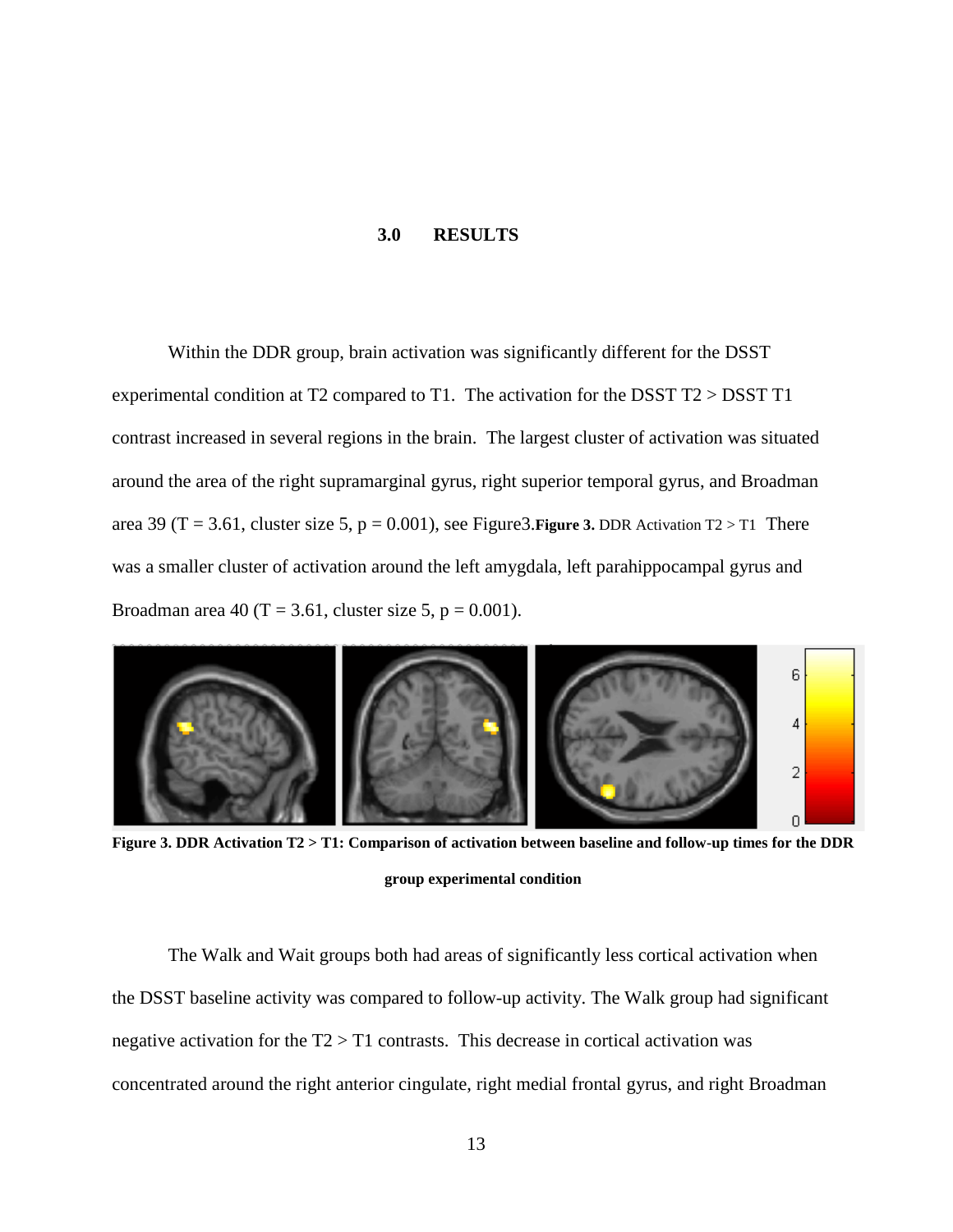areas six and 32 ( $T = 3.85$ , cluster size 5,  $p = 0.001$ ), see Figure 4. **Figure 4.** [Walk Activation T](#page-22-0)he Wait group had one major area of significant negative activation for the DSST T2 > T1 contrasts.



**Figure 4. Walk Activation T2 > T1: Comparison of activation between baseline and follow-up times for Walk group**

<span id="page-22-0"></span>The reduction in cortical activity is located in the area of the inferior frontal gyrus ( $T = 7.17$ , cluster size 5,  $p = 0.001$ ), see Figure 5.



**Figure 5. Wait Activation T2 > T1: Comparison of activation between baseline and follow-up** 

#### **times for Wait group**

A qualitative comparison of the data between the baseline scan and the follow-up scan yielded different significantly active brain regions between the DDR, Walk, and Wait groups. The DDR group showed positive significant activation in the right temporal and parietal regions of the brain (cluster size 5,  $p = 0.001$ ), while the Walk and Wait groups showed significant negative activation in the frontal regions of the brain (cluster size 5,  $p = 0.001$ ).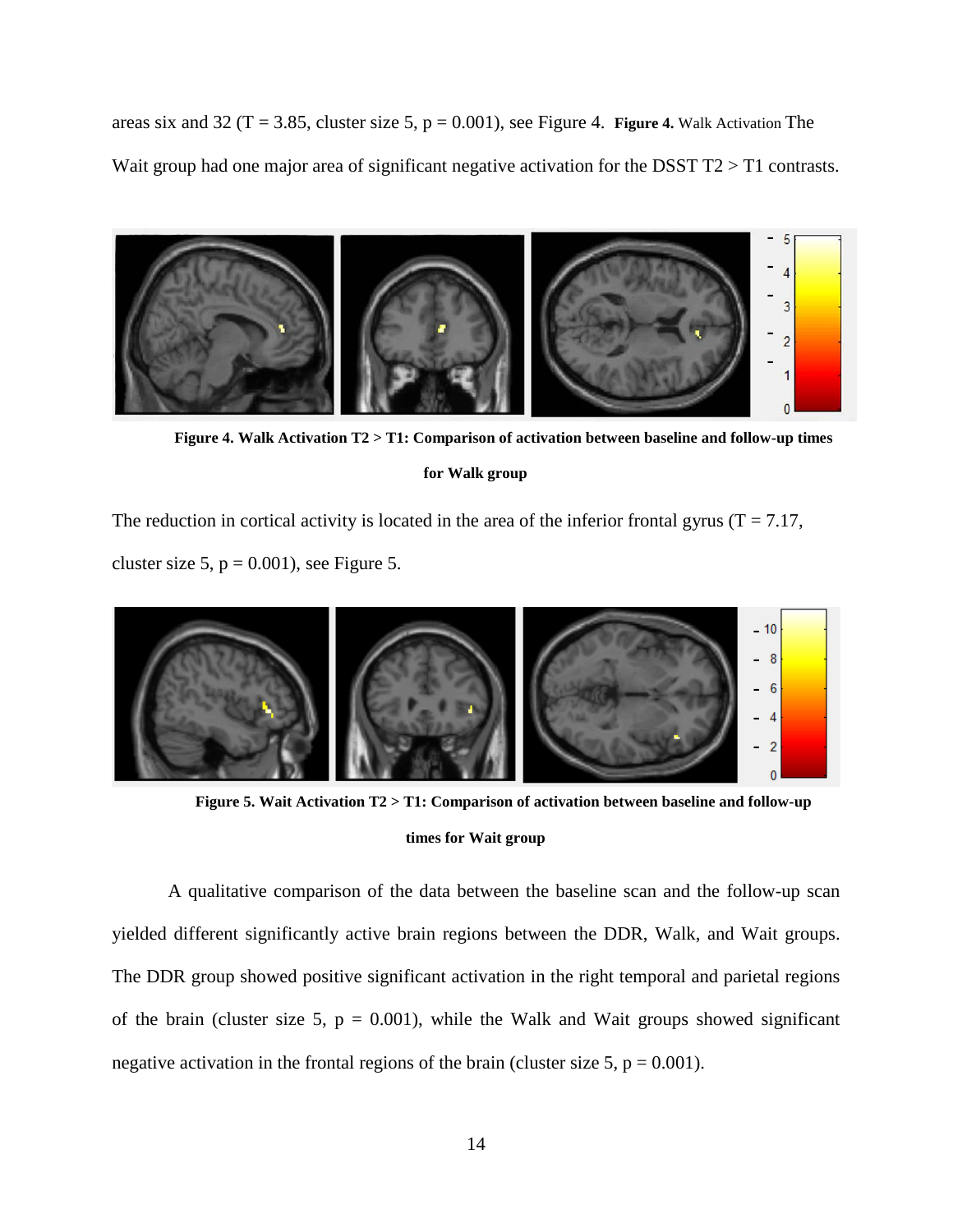Brain activation is summarized in Table 1, which also includes the central MNI xyz coordinates. The DDR group showed activation in brain areas associated brain networks involved in visuospatial working memory, fronto-parietal network, decision making areas and the fronto-executive network. These areas are characteristic of executive function, emotion, directed attention, and working memory.<sup>[38](#page-30-9)[,49](#page-31-3),52</sup> The Walk group showed decreased cortical activation in memory<sup>53</sup> and executive function<sup>38</sup> areas while the Wait group had decreased cortical activation in the inferior temporal gyrus associated with executive function.<sup>38</sup>

<span id="page-23-0"></span>

| Group (N)        | <b>Brain Area</b>                                                                  | $\mathbf x$ | $\mathbf v$ | z        | <b>Network</b>                                                              |
|------------------|------------------------------------------------------------------------------------|-------------|-------------|----------|-----------------------------------------------------------------------------|
| <b>DDR</b> (19)  | Right Supramarginal Gyrus,<br>Right Brodmann Area 39, and<br>Left Brodmann Area 40 | 50.00       | $-50.70$    | 27.27    | <b>Visuospatial Working</b><br>Memory <sup>52</sup>                         |
|                  | <b>Right Superior Temporal Gyrus</b>                                               | 56.15       | $-57.26$    | 24.00    | Fronto-parietal Network <sup>49</sup>                                       |
|                  | Left Amygdala and Left<br>Parahippocampal Gyrus                                    | $-18.00$    | $-3.82$     | $-14.17$ | Decision Making <sup>54</sup> and<br>Fronto-executive Network <sup>49</sup> |
| <b>Walk (15)</b> | Right Medial Frontal Gyrus,<br>Right Brodmann Area 6                               | 14.11       | $-15.49$    | 58.11    | Memory Network <sup>53</sup>                                                |
|                  | Right Anterior Cingulate, Right<br><b>Brodmann Area 32</b>                         | 9.27        | 39.79       | 12.00    | Executive Control Function <sup>38</sup>                                    |
| Wait $(5)$       | <b>Inferior Frontal Gyrus</b>                                                      | 46.22       | 28.43       | $-1.57$  | <b>Executive Control Function<sup>38</sup></b>                              |

**Table 1. Active Brain Areas by Group**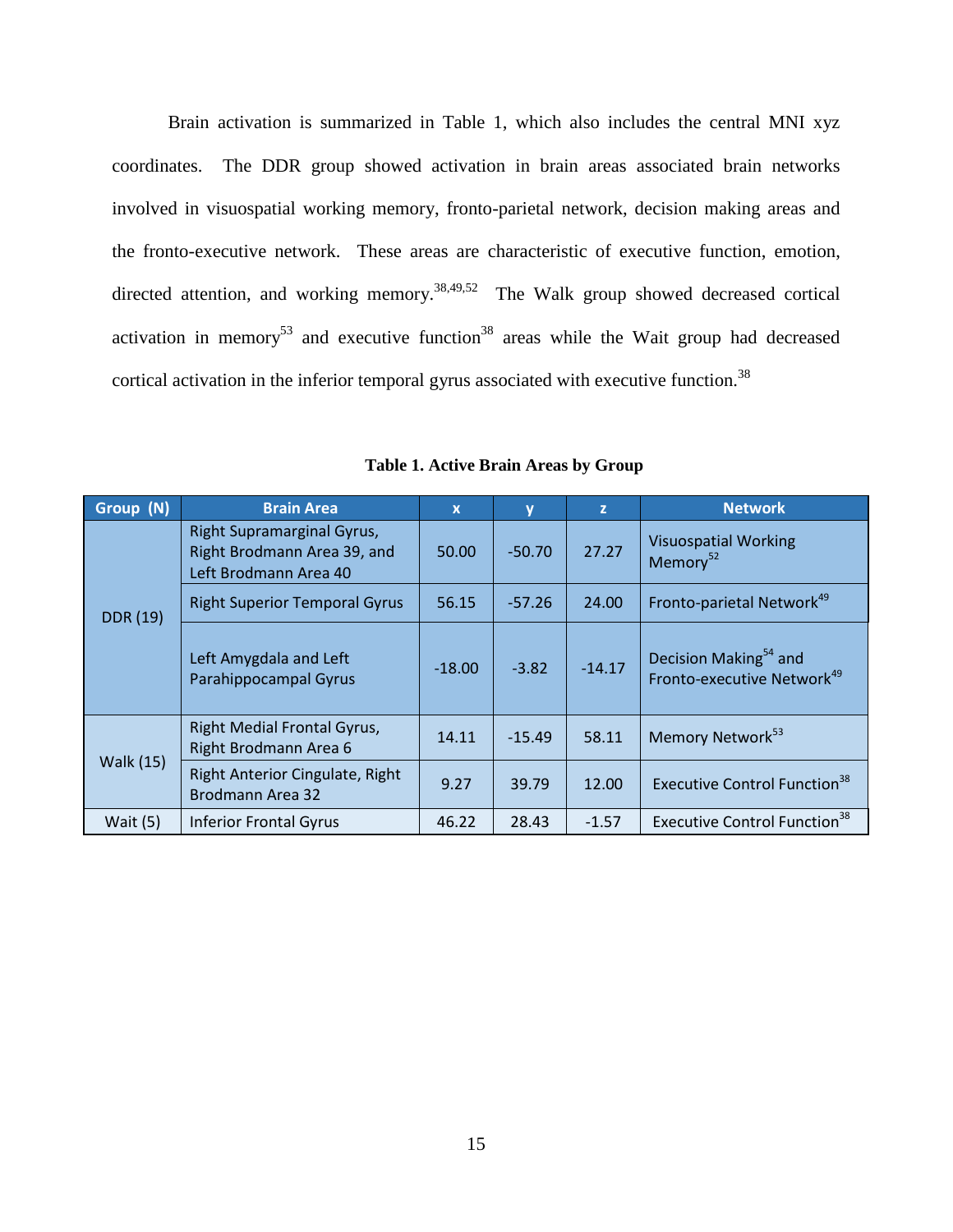#### **4.0 DISCUSSION**

<span id="page-24-0"></span>The DDR group showed significant, positive activation in the right supramarginal gyrus, right Brodmann area 39, and left Brodmann area 40, areas associated with visuospatial working memory. $52$ In neuroimaging literature the supramarginal gyrus has been associated with information storage in working memory, and the right supramarginal gyrus specifically has been associated with visuospatial tasks.<sup>52</sup> Due to the nature of the DSST, it is expected to find activation in the region. This is also an area of executive function that has been shown to be affected by aerobic exercise.<sup>[36,](#page-30-7)[37,](#page-30-8)40</sup> The fact that the activation is the difference at T2, suggests the change is due to the intervention.

The DDR group's activation is did show an active cluster of voxels in the right superior temporal gyrus which is a part of the fronto-parietal network.<sup>49</sup> This network has been shown to associated with attention and working memory, especially when the task complexity exhausts typical working memory networks.<sup>49</sup> The DSST has not been shown to be particularity cognitively taxing,<sup>[41](#page-30-12)</sup> especially to a well-practiced group of participants. Therefore, it is possible this activation is due to the strengthening of the networks because of the complex aerobic component of the intervention. There is however, much less involvement of the fronto-parietal network than hypothesized. It is possible this is due to the DSST not being complex enough to tax executive function to the point it needs to recruit the entire network.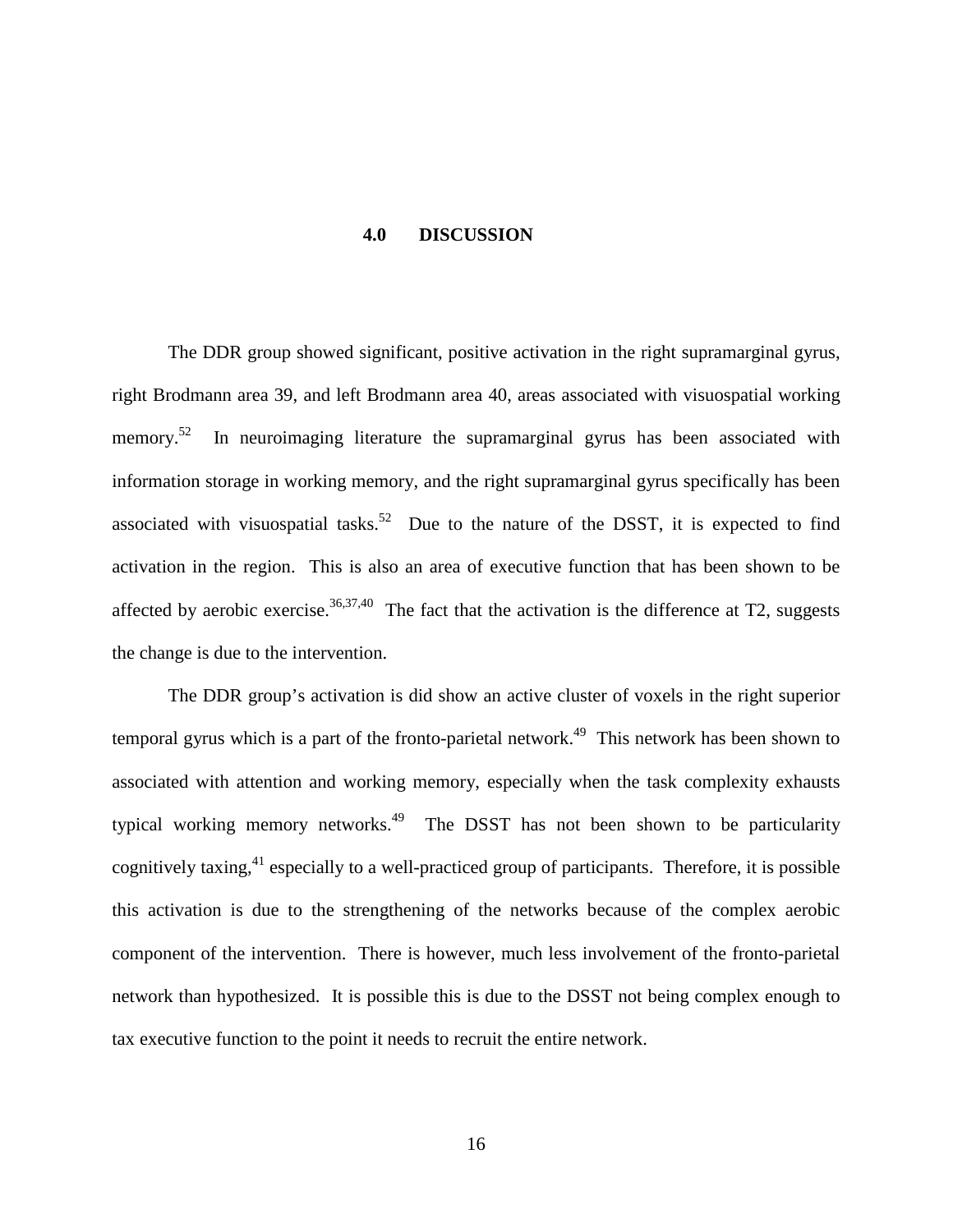The last active areas in the DDR group were the left amygdala and left parahippocampal gyrus. The amygdala and parahippocampal gyrus are both components of the limbic system. [55](#page-31-11)  This system has been noted to play a role in judgment, decision making and emotion in conjunction with rational decision making.<sup>[54](#page-31-10)[,56](#page-31-12),57</sup> Activation in this areas is intutive because the DSST requires a choice. The positive activation at T2 could indicate that this area has also been effected by the video dance intervention.

Historically, the association between fitness and working memory has not been clear.<sup>3[,47](#page-31-1)</sup> This could be due to the lack of complexity in the type of aerobic exercise traditionally undertaken in interventions. Video dance, as opposed to aerobic walking or stationary cycling, requires motor coordination, attention and motor coordination. This movement is often built on and repeated during the same song making each song a mini short-term memory work out. Consider the DDR activation areas, the positive activation maps indicate that complex exercise has altered the functional areas responsible for working memory, attention and decision making. These changes could be due the "complexity" component propagating the physiological alterations in the brain that support neural network integration, improving cognition in ways not seen in simple aerobic exercise interventions. In addition, these changes were seen over a three month period of time, which is relatively short period compared to other interventions.<sup>37,[46,](#page-31-0)[47](#page-31-1)</sup>

The Walk group had significant, decreased cortical activation in the right anterior cingulate, right Brodmann Area 32. The anterior cingulate cortex has been associated with the "presence of behavioral conflict and need to adapt attentional control processes."<sup>58</sup> Since the participants have performed this task prior and are provided with adequate practice time, their arousal is not increased enough to recruit these brain areas. The Walk group also showed a significant decrease in cortical activation right medial frontal gyrus, right Brodmann area 6,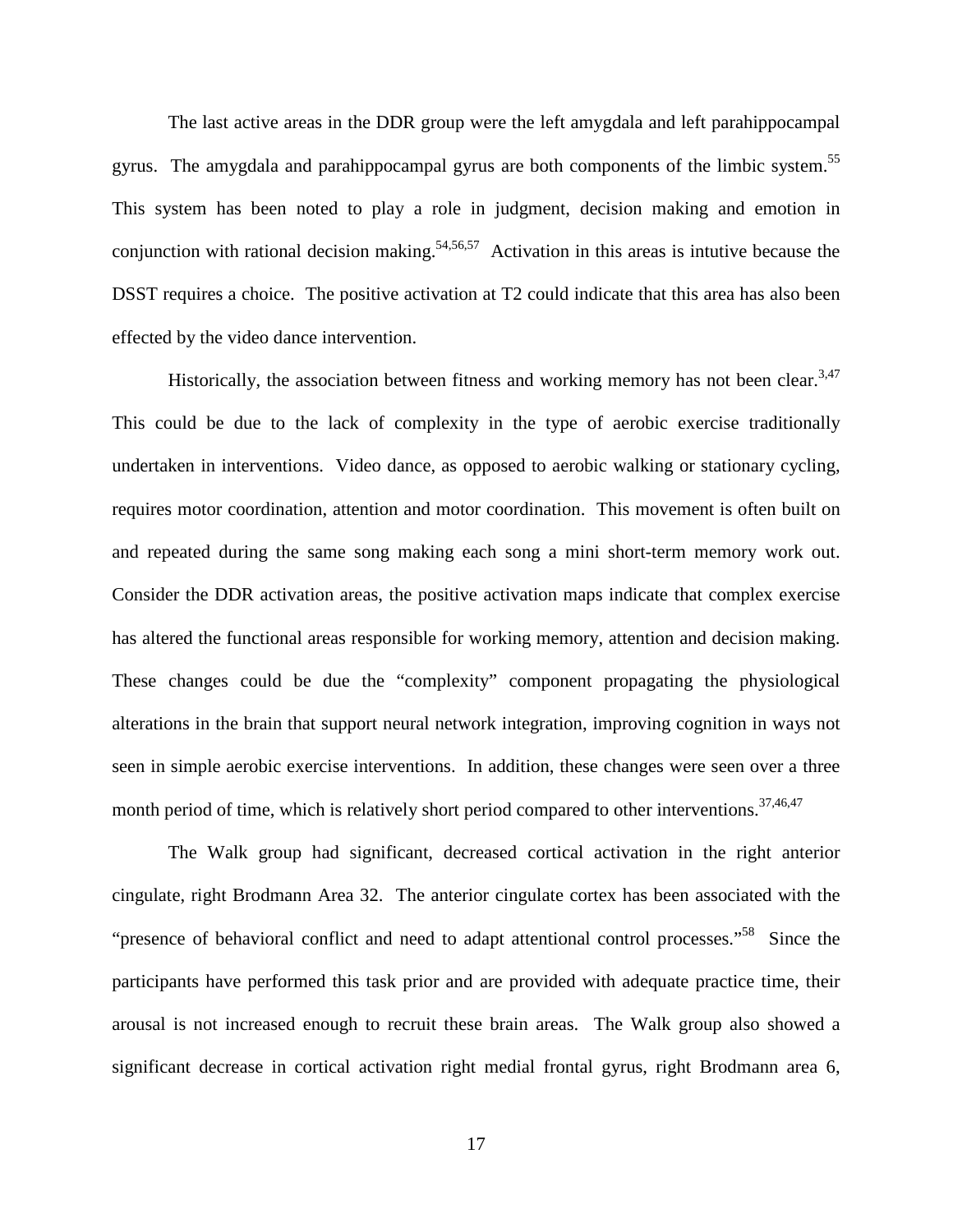which has been associated with executive function.<sup>[38](#page-30-9)</sup> This finding also points to the existence of a practice effect because the Walk participants were familiar with the DSST, they did not need to recruit higher functional areas to perform well on this test. It is also possible that the additional areas were not recruited because the Walk group was not subject to the "complex" component of the exercise intervention. This component feeds the underlying anatomy, providing the resources to initiate recruitment of these functional areas.

The Wait group presented decreased cortical activation in one area, the inferior frontal gyrus. The inferior frontal gyrus is a part of the fronto-parietal network which is associated with top-down attentional processing, cue recognition, and working memory.<sup>49</sup> Decreased cortical activation in this area could again be due to practice effects.

Between the T1 and T2 scans for each group the change in the DDR BOLD signal during the DSST task differed dramatically. Though the nature of this analysis is qualitative, it points to many areas for further quantitative analysis. Other factors that could help explain the relationship between complex cognitive function and brain health should considered when further exploration is undertaken. These factors include considering the effects of short or long term hormone replacement therapy (HRT), consideration of protective lifestyle factors (diet, meditation, vitamins, genetic background), inclusion of a fitness quantifier, metabolic factors (cortisol and insulin levels) and the presence of comorbid conditions.

This study is an important step in examining complex exercise as a means to preserving brain health. These results are significant to the field of public health because video dance is an inexpensive, safe, and easy to implement intervention that may be able to impede the progression of cognitive decline and decrease the expression of CD and AD symptoms. In the next ten years, if the onset of CD can be delayed for an individual for as little as five years, this would decrease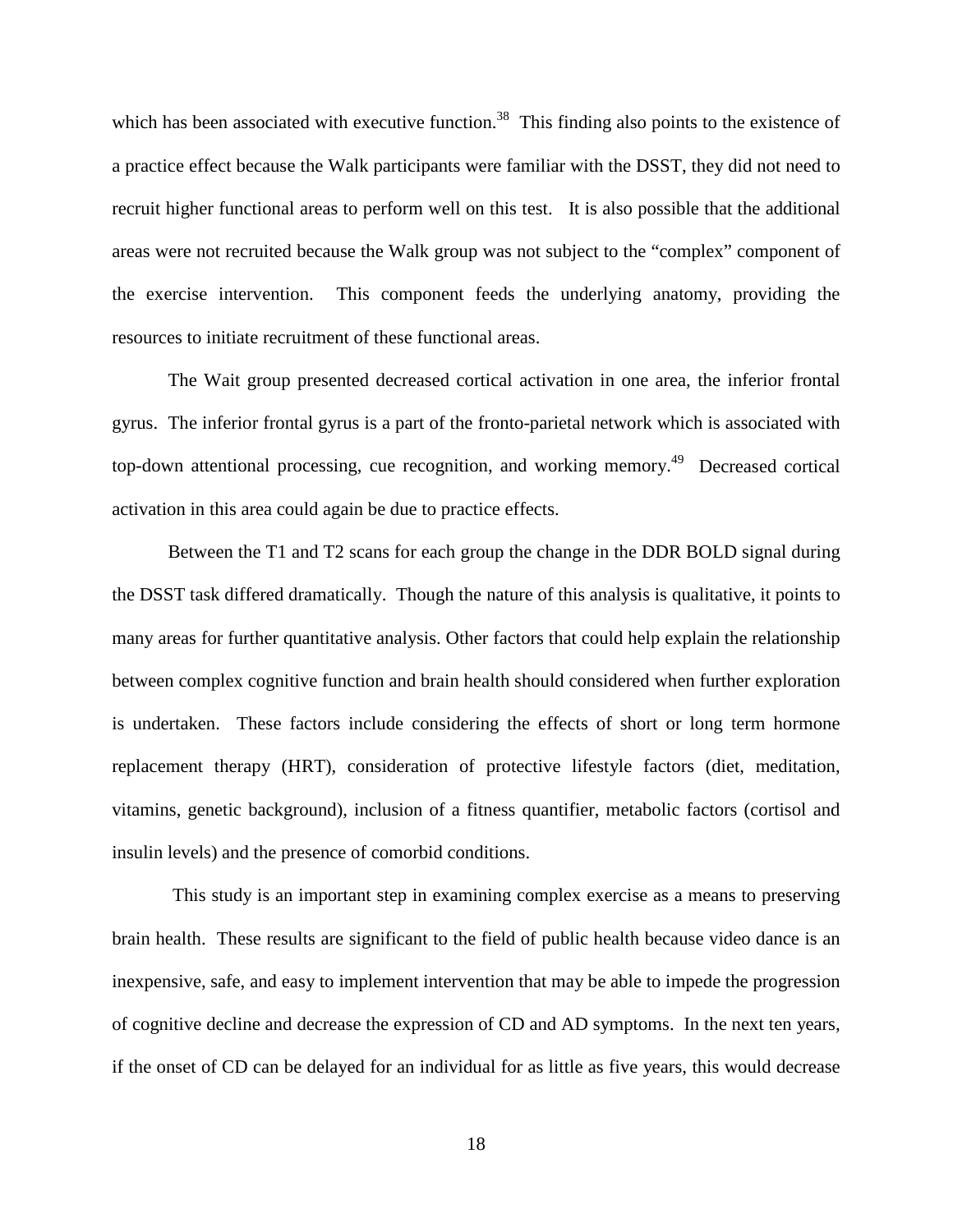incidenceof CD/AD by about 50%.<sup>5</sup> Any reduction in the incidence of CD also reduces stress on the healthcare system, individuals, and reduces the overall prevalence of disease in the population. Due to the complexity of the exercise, video dance has the potential to stimulate more brain areas, and networks that would not be recruited during the performance of simple exercises.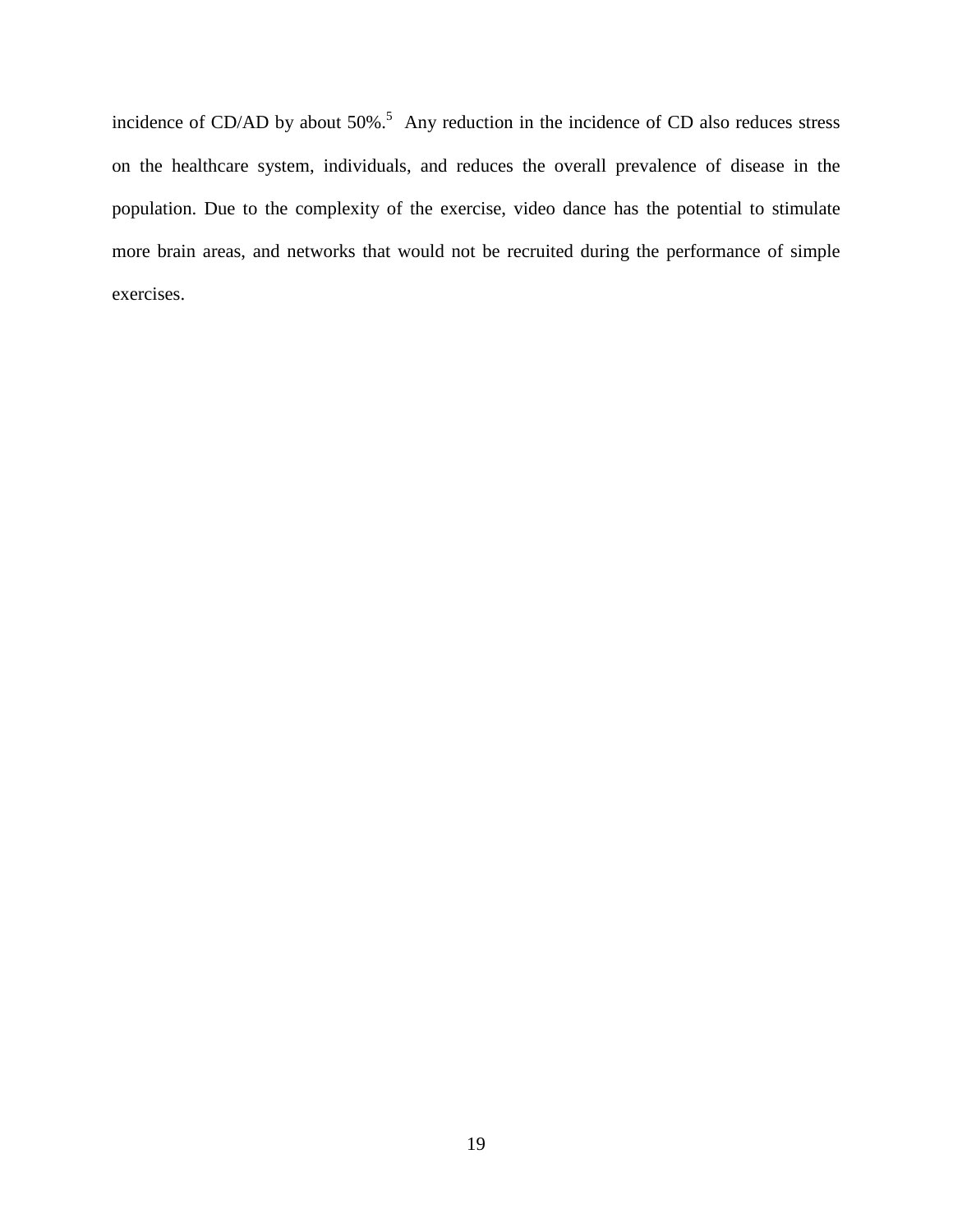# **BIBLIOGRAPHY**

- <span id="page-28-1"></span><span id="page-28-0"></span>1. Centers for Disease Control and Prevention. *State of Aging and Health in America 2013.*  Atlanta,GA: Centers for Disease Control and Prevention, US Dept of Health and Human Services: 2013.
- <span id="page-28-2"></span>2. Centers for Disease Control and Prevention. *The Public Health Road Map for State and National Partnerships, 2013–2018.* Atlanta, GA: Centers for Disease Control and Prevention, US Dept of Health and Human Services;2013.
- <span id="page-28-3"></span>3. Erickson KI, Weinstein AM, Sutton BP, et al. Beyond vascularization: aerobic fitness is associated with N-acetylaspartate and working memory. *Brain and behavior.* Jan 2012;2(1):32-41.
- 4. Taniguchij Y, Kousa Y, Shinkai S, et al. [Increased physical and intellectual activity and changes in cognitive function in elderly dwellers: lessons from a community-based dementia prevention trial in Suginami Ward, Tokyo]. *Nihon Koshu Eisei Zasshi.* Nov 2009;56(11):784-794.
- <span id="page-28-8"></span>5. Williamson Jd Fau - Espeland M, Espeland M Fau - Kritchevsky SB, Kritchevsky Sb Fau - Newman AB, et al. Changes in cognitive function in a randomized trial of physical activity: results of the lifestyle interventions and independence for elders pilot study. *J Gerontol A Biol Sci Med Sci.* May 2009;2009 Jun;64(6)(1758-535X (Electronic)):688- 694.
- <span id="page-28-4"></span>6. Alzheimer's Association. *Changing the Trajectory of Alzheimer's Disease: A National Imperative.* Washington D.C.: Alzheimer's Association; May 2010.
- <span id="page-28-5"></span>7. McDougall S, House B. Brain training in older adults: evidence of transfer to memory span performance and pseudo-Matthew effects. *Neuropsychol Dev Cogn B Aging Neuropsychol Cogn.* 2012;19(1-2):195-221.
- 8. Nouchi R, Taki Y, Takeuchi H, et al. Brain training game improves executive functions and processing speed in the elderly: a randomized controlled trial. *PLoS One.* Jan 2012;7(1):e29676.
- 9. Peretz C, Korczyn AD, Shatil E, Aharonson V, Birnboim S, Giladi N. Computer-based, personalized cognitive training versus classical computer games: a randomized doubleblind prospective trial of cognitive stimulation. *Neuroepidemiology.* Nov 2011;36(2):91- 99.
- <span id="page-28-6"></span>10. Wald DS, Kasturiratne A, Simmonds M. Effect of Folic Acid, with or without Other B Vitamins, on Cognitive Decline: Meta-Analysis of Randomized Trials. *The American Journal of Medicine.* June 2010;123(6):522-527.e522.
- <span id="page-28-7"></span>11. Snitz BE, O'Meara ES, Carlson MC, et al. Ginkgo biloba for preventing cognitive decline in older adults: A randomized trial. *Jama.* 2009;302(24):2663-2670.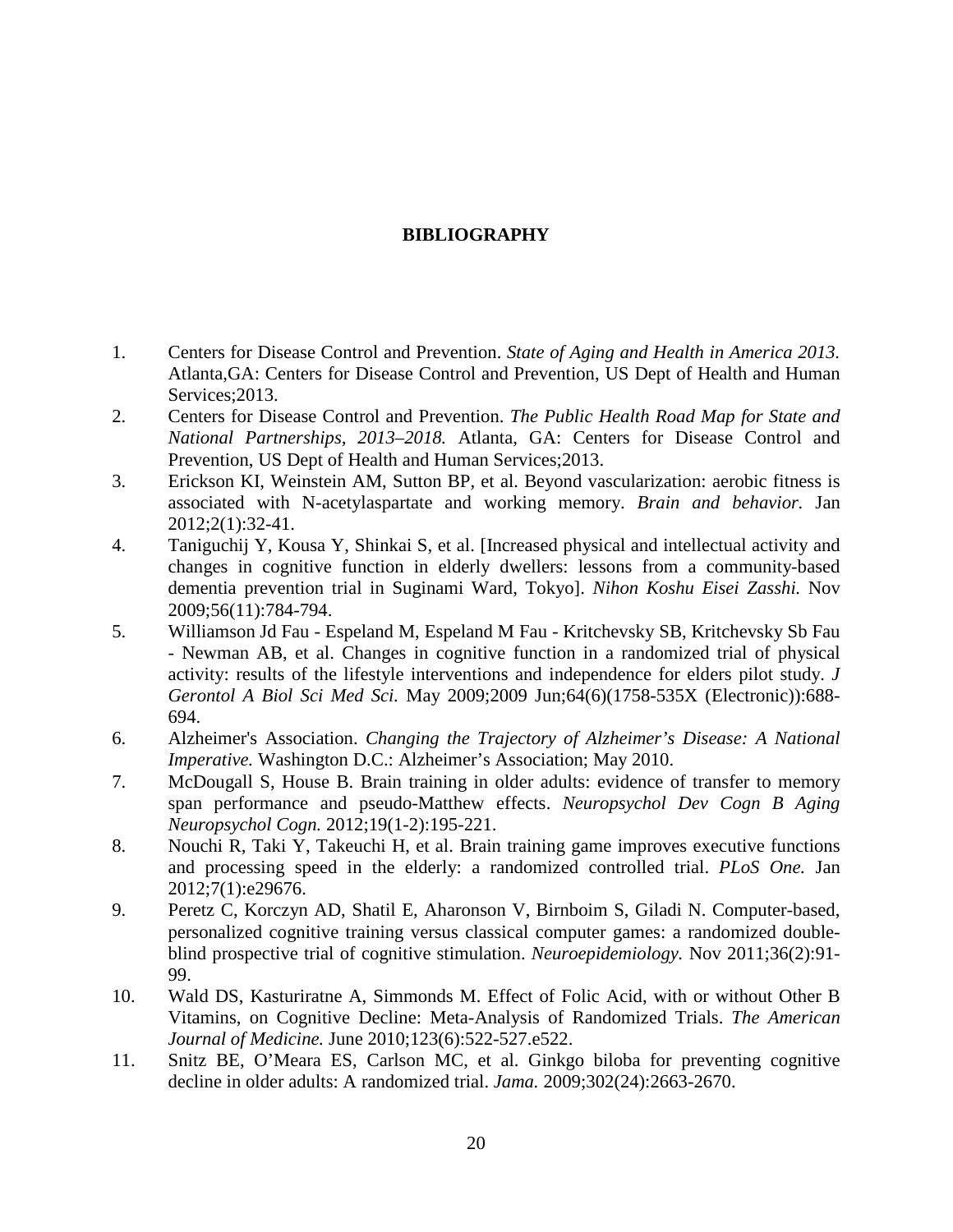- <span id="page-29-0"></span>12. Brinkworth GD, Buckley JD, Noakes M, Clifton PM, Wilson CJ. LOng-term effects of a very low-carbohydrate diet and a low-fat diet on mood and cognitive function. *Archives of Internal Medicine.* 2009;169(20):1873-1880.
- <span id="page-29-1"></span>13. Greenwood CE, Winocur G. High-fat diets, insulin resistance and declining cognitive function. *Neurobiol Aging.* December 2005;26(1, Supplement):42-45.
- <span id="page-29-2"></span>14. Newberg AB, Wintering N, Khalsa DS, Roggenkamp H, Waldman MR. Meditation Effects on Cognitive Function and Cerebral Blood Flow In Subjects with Memory Loss: A Preliminary Study. *Journal of Alzheimer's Disease.* 2010;20(2):517-526.
- 15. Hariprasad V, Koparde V, Sivakumar P, et al. Randomized clinical trial of yoga-based intervention in residents from elderly homes: Effects on cognitive function. *Indian Journal of Psychiatry.* July 2013;55:357.
- 16. Moore A, Malinowski P. Meditation, mindfulness and cognitive flexibility. *Consciousness and Cognition.* March 2009;18(1):176-186.
- <span id="page-29-3"></span>17. Alburquerque-Sendin F, Barberio-Mariano E, Brandao-Santana N, Rebelatto DA, Rebelatto JR. Effects of an adapted physical activity program on the physical condition of elderly women: an analysis of efficiency. *Rev Bras Fisioter.* August 2012;16(4):328-336.
- <span id="page-29-4"></span>18. Anderson-Hanley C, Arciero PJ, Westen SC, Nimon J, Zimmerman E. Neuropsychological benefits of stationary bike exercise and a cybercycle exergame for older adults with diabetes: an exploratory analysis. *J Diabetes Sci Technol.* July 2012;6(4):849-857.
- 19. DiPietro L. Physical activity in aging: changes in patterns and their relationship to health and function. *The journals of gerontology. Series A, Biological sciences and medical sciences.* Oct 2001;56 Spec No 2:13-22.
- 20. Dziura J, Mendes de Leon C, Kasl S, DiPietro L. Can physical activity attenuate agingrelated weight loss in older people? The Yale Health and Aging Study, 1982-1994. *Am J Epidemiol.* April 2004;159(8):759-767.
- 21. Haskell WL, Lee IM, Pate RR, et al. Physical activity and public health: updated recommendation for adults from the American College of Sports Medicine and the American Heart Association. *Med Sci Sports Exerc.* Aug 2007;39(8):1423-1434.
- 22. Idiculla AA, Goldberg G. Physical fitness for the mature woman. *Med Clin North Am.*  Jan 1987;71(1):135-148.
- 23. Kramer V, Acevedo M, Orellana L, et al. [Association between cardiorespiratory fitness and cardiovascular risk factors in healthy individuals]. *Rev Med Chil.* Jun 2009;137(6):737-745.
- 24. Tierney MC, Moineddin R, Morra A, Manson J, Blake J. Intensity of recreational physical activity throughout life and later life cognitive functioning in women. *J Alzheimers Dis.* Oct 2010;22(4):1331-1338.
- <span id="page-29-5"></span>25. Benjamin JWW, Brenda LP, James B, Tracey H, Sophiya. Preventing Alzheimer's Disease and Cognitive Decline. April 2010.
- <span id="page-29-6"></span>26. Kramer AF, Erickson KI, Colcombe SJ. Exercise, cognition, and the aging brain. *Journal of applied physiology (Bethesda, Md. : 1985).* Oct 2006;101(4):1237-1242.
- <span id="page-29-7"></span>27. Neeper SA, Gómez-Pinilla F, Choi J, Cotman CW. Physical activity increases mRNA for brain-derived neurotrophic factor and nerve growth factor in rat brain. *Brain Research.*  July 1996;726(1–2):49-56.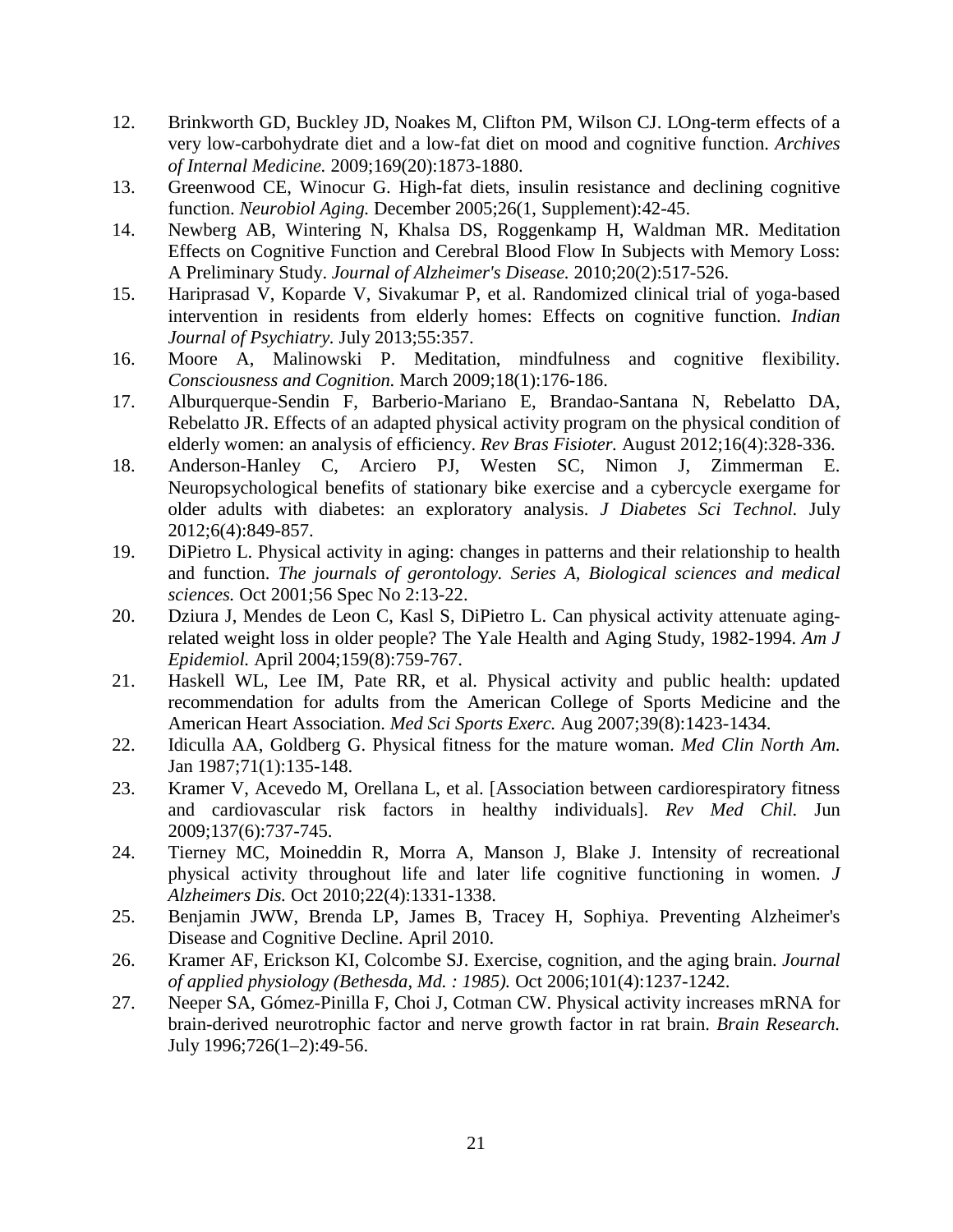- <span id="page-30-0"></span>28. Russo-Neustadt A, Beard RC, Cotman CW. Exercise, Antidepressant Medications, and Enhanced Brain Derived Neurotrophic Factor Expression. *Neuropsychopharmacology.*  November 1999;21(5):679-682.
- 29. Wrann Christiane D, White James P, Salogiannnis J, et al. Exercise Induces Hippocampal BDNF through a PGC-1α/FNDC5 Pathway. *Cell Metabolism.* November 2013;18(5):649-659.
- <span id="page-30-1"></span>30. Kim S-E, Ko I-G, Kim B-K, et al. Treadmill exercise prevents aging-induced failure of memory through an increase in neurogenesis and suppression of apoptosis in rat hippocampus. *Experimental Gerontology.* May 2010;45(5):357-365.
- <span id="page-30-2"></span>31. Fordyce DE, Wehner JM. Physical activity enhances spatial learning performance with an associated alteration in hippocampal protein kinase C activity in C57BL/6 and DBA/2 mice. *Brain Research.* August 1993;619(1–2):111-119.
- <span id="page-30-3"></span>32. Albinet CT, Boucard G, Bouquet CA, Audiffren M. Increased heart rate variability and executive performance after aerobic training in the elderly. *European journal of applied physiology.* July 2010;109(4):617-624.
- <span id="page-30-4"></span>33. Rockwood DL, René V, Joan L, Kathleen M, Kenneth. Physical Activity and Risk of Cognitive Impairment and Dementia in Elderly Persons. *Arch Neurol.* March 2001;58:498-504.
- <span id="page-30-5"></span>34. Larson EB, Wang L, Bowen JD, et al. Exercise Is Associated with Reduced Risk for Incident Dementia among Persons 65 Years of Age and Older. *Annals of Internal Medicine.* 2006;144(2):73-81.
- <span id="page-30-6"></span>35. Yaffe K, Barnes D, Nevitt M, Lui L, Covinsky K. A prospective study of physical activity and cognitive decline in elderly women: Women who walk. *Archives of Internal Medicine.* 2001;161(14):1703-1708.
- <span id="page-30-7"></span>36. Venkatraman VK, Aizenstein H, Guralnik J, et al. Executive control function, brain activation and white matter hyperintensities in older adults. *Neuroimage.*  2010;49(4):3436-3442.
- <span id="page-30-8"></span>37. Colcombe SJ, Erickson KI, Raz N, et al. Aerobic Fitness Reduces Brain Tissue Loss in Aging Humans. *The Journals of Gerontology Series A: Biological Sciences and Medical Sciences.* February 2003;58(2):M176-M180.
- <span id="page-30-9"></span>38. Rosano C, Venkatraman VK, Guralnik J, et al. Psychomotor speed and functional brain MRI 2 years after completing a physical activity treatment. *J Gerontol A Biol Sci Med Sci.* Jun 2010;65(6):639-647.
- <span id="page-30-10"></span>39. Erickson KI, Colcombe SJ, Elavsky S, et al. Interactive effects of fitness and hormone treatment on brain health in postmenopausal women. *Neurobiol Aging.* February 2007;28(2):179-185.
- <span id="page-30-11"></span>40. Weinstein AM, Voss MW, Prakash RS, et al. The association between aerobic fitness and executive function is mediated by prefrontal cortex volume. *Brain, Behavior, and Immunity.* July 2012;26(5):811-819.
- <span id="page-30-12"></span>41. Jovancevic J, Rosano C, Perera S, Erickson KI, Studenski S. A protocol for a randomized clinical trial of interactive video dance: potential for effects on cognitive function. *BMC Geriatr.* 2012;12:23.
- <span id="page-30-13"></span>42. Rosano C, Newman AB, Katz R, Hirsch CH, Kuller LH. Association between lower digit symbol substitution test score and slower gait and greater risk of mortality and of developing incident disability in well-functioning older adults. *J Am Geriatr Soc.* Sep 2008;56(9):1618-1625.